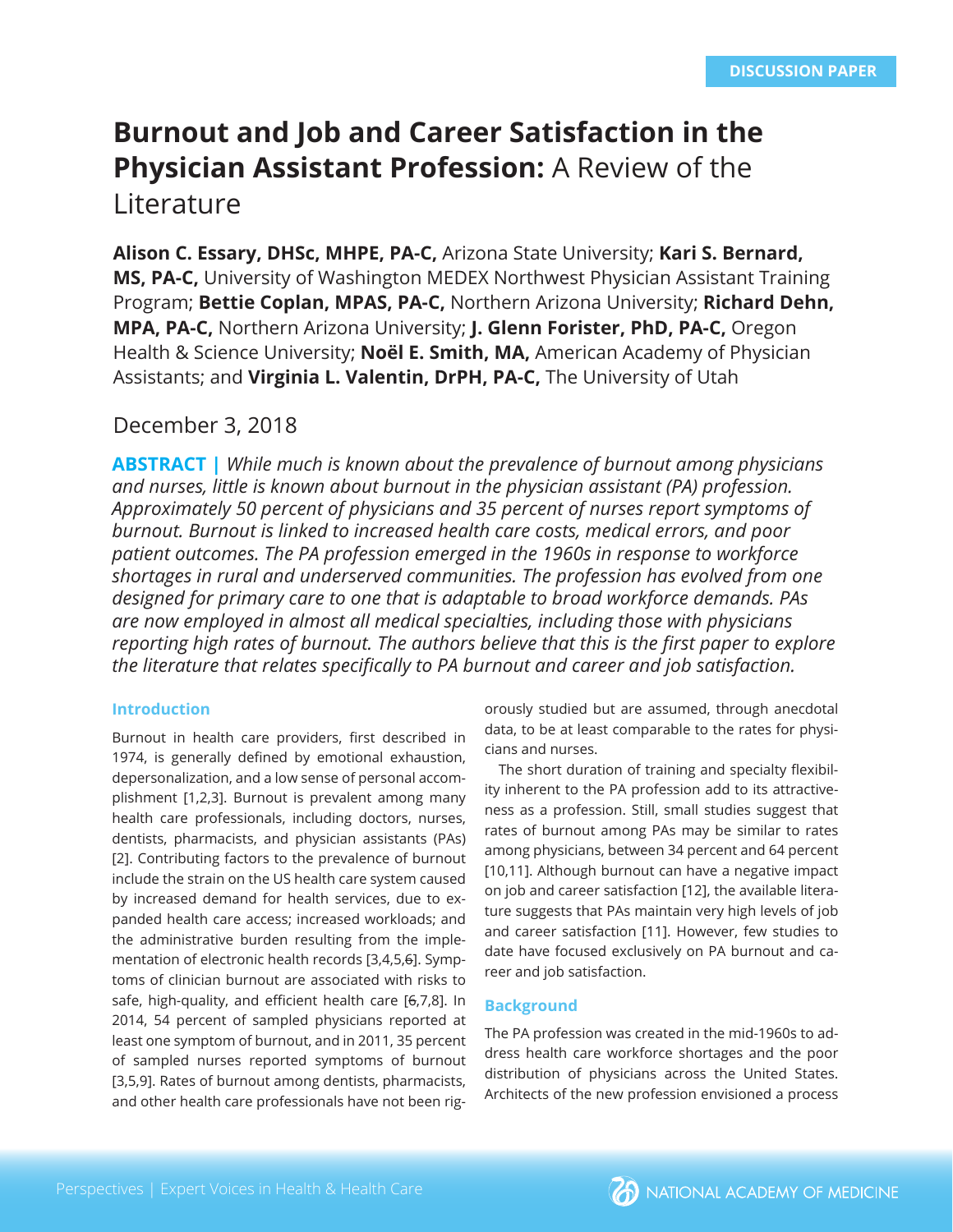in which former military service corps personnel were trained to work closely with physicians to provide costeffective primary medical care in communities experiencing physician shortages [11,13,14]. PAs are trained in the primary care medical model and work collaboratively in physician-PA teams [15]. The average PA education program length is 26 months. The first year includes didactic education in basic medical sciences and clinical medicine, followed by a second year of clinical rotations in family medicine, internal medicine, psychiatry, emergency medicine, general surgery, obstetrics and gynecology, and pediatrics. Rotations may be completed in a variety of settings, including outpatient and ambulatory clinics, inpatient and acute settings, and within rural and urban underserved communities [15]. Following successful completion of PA training at an accredited program, graduates are eligible to complete the Physician Assistant National Certifying Examination, administered by the National Commission on Certification of Physician Assistants (NCCPA), in order to apply for state licensure [15]. Originally created as a "doctor's assistant" role with a narrow scope of practice, the profession has, over time, gained legal practice and prescribing authority in all 50 states.

In response to generational changes, economic demands, and shifts in societal norms and gender roles, the PA profession has undergone four major trends over the last three decades [16]: growth in the workforce, increased proportion of women in the profession, decline in the age of entry into the career, and movement toward specialty practice.

The first three PAs graduated from Duke University in 1967, and the PA profession now graduates approximately 8,000 students annually from 236 accredited programs [17,18]. There were over 123,000 PAs in the workforce in 2017 [19,20]. PAs currently comprise approximately 10 percent of the combined physician assistant/nurse practitioner (NP)/PA workforce [20,21,22]. In its 2018 "Statistical Profile on Certified Physician Assistants," the NCCPA reports that the majority (20 percent) of certified PAs practice in family and general medicine, followed by emergency medicine (13 percent), and orthopedic surgery (11 percent) [20]. PAs report working a median 40 hours per week and having a median annual salary of \$105,000 [20]. The majority (65 percent) do not have on-call responsibilities [20].

Reflecting the increase in women in higher education and in the workforce [16], the percentage of women in the PA profession has also steadily increased, from 31

percent in 1981 [23], to 68 percent of the workforce in 2018 [20]. Similarly, the age of entry has decreased over the past 20 years. In 1984, 43 percent of first-year students were older than 27 years at age of entry, compared to 39 percent in 2005 [24,25]. This may also reflect the shifting demographics of the profession from veterans to a new workforce of health professionals [16].

PAs are unique among health care providers in that they can, and often do, change specialties during their careers. Half of PAs change specialties at least once during the course of their career; 8.3 percent changed their specialties in 2014 [26,27]. Specialty mobility is an appealing feature of the profession, as it eliminates the pressure for PAs to choose a lifelong specialty in their early career and provides the opportunity to react to workforce demand trends and lifestyle changes. Based on an analysis of national census data, Hooker, Cawley, and Leinweber suggest that higher salaries in medical specialties and the increasing number of job opportunities in medicine may drive career mobility in the PA profession [26].

Surveys of newly matriculating PA students show that they choose the profession for a variety of reasons, including a shorter training time than is required for physician education, resulting in less student debt at graduation [28]. Data on debt load have been discussed elsewhere. In family medicine, the median debt load for female PAs is \$100,000, compared to \$175,000 for female physicians [29]. PA students also frequently cite the opportunity for specialty mobility throughout their careers and the expectation of a healthy work-life balance [30].

The PA profession is aligned with the principles of the Triple Aim to improve and optimize the US health care system. The profession was created to increase access to care, reduce the total cost of care, and improve the health of the population [31]. A subsequent fourth aim, "joy in work," addresses the growing incidence and prevalence of burnout among clinicians in health care [7]. While PA contributions to team-based care may help promote work-related well-being among health care providers, relatively little is known about PA burnout and work-life experience. Dyrbye and colleagues have provided a summary of available, reliable measurement tools to assess burnout and career and job satisfaction [32].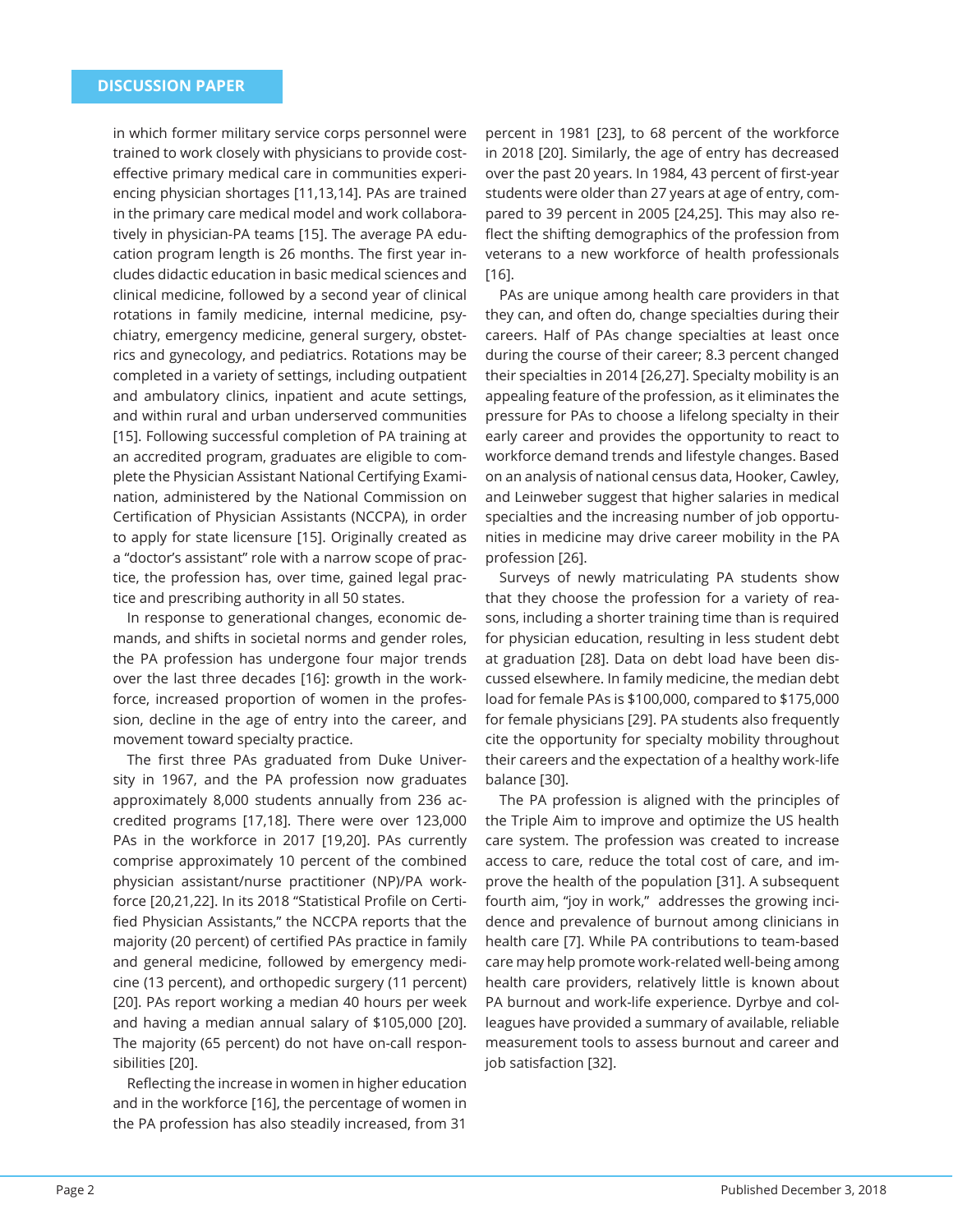## **Literature Search**

#### **Methods**

A systematic review, conducted in 2017, of articles published between 2000 and 2016 on PA and NP work-related psychological states (e.g., job satisfaction, burnout, turnover) assessed nine articles involving analyses of PAs [4]. To identify additional and more recent literature for this review, a health sciences librarian was consulted to devise a replicable search strategy, which was undertaken on August 10, 2018, in PubMed (Medline), CINAHL, and PsychINFO. Search strings included the MeSH term (PubMed) and Exact Major Subject Heading (CINAHL and PsychINFO) "physician assistants" and variations for the term "physician assistant" (e.g., "physician's assistant," "advanced practice provider"). These terms were combined with multiple terms that reflect work-related experiences. Experience-related terms included those used in the 2017 review (i.e., "job satisfaction," "career satisfaction," "work satisfaction," "burnout," "turnover," "intent to stay," "intent to leave," and "stress"), as well as "resilience," "retention," and "well-being."

To maintain focus on articles reflective of the current clinical environment for PAs, the search was limited to articles published in English in 2000 or later. The original search of the three databases yielded 246 articles. Articles selected for review were limited to clinically practicing PAs, and they described original research related to work-life experiences in the United States. After excluding duplicates, 20 relevant research articles, including 13 not assessed in the 2017 review, were identified. To ensure that all relevant articles were detected, the reference lists of the initial 20 selected articles were reviewed, and with the support of the health sciences librarian, five additional searches were constructed in PubMed using combinations of terms designed to identify articles that may have been missed, e.g., "'clinician' AND 'burnout' AND 'intervention.'" This strategy yielded 231 articles and, after exclusion of duplicates, resulted in 16 additional relevant articles. After the initial searches were conducted, one additional relevant article published in September 2018 was identified. The search yielded 37 articles.

Of those articles, 13 focused exclusively on PAs; of these, four evaluated PAs in rural settings (see Appendix A). Among all studies described in the articles, 10 focused on primary care settings, two on emergency medicine, and two on hospice and palliative care. Other specialties studied included oncology, radiology, or-

thopedics, and cardiovascular surgery. The majority of research was descriptive in nature; however, three articles on primary care clinicians (including physicians, Pas, and NPs) assessed interventions for burnout or job satisfaction. One examined the impact of practice transition to a patient-centered medical home (PCMH) [33]. The aspects of work-life experience that were examined varied considerably across the various articles. While 18 articles included burnout as a main focus, more than half focused on other aspects of worklife balance, including career and/or job satisfaction. Across those 18 articles, a variety of instruments were used to measure work-life experience. Twelve of these 18 articles that assessed burnout used a version of the Maslach Burnout Inventory (MBI), making it the most commonly used measurement instrument.

The literature review below is organized by 1) symptoms of burnout, and "burnout" is defined as emotional exhaustion (EE), depersonalization (DP), and a reduced sense of personal accomplishment; and 2) "career satisfaction" and "job satisfaction," defined respectively as satisfaction with career choice and satisfaction with the expectation of one's job and the reward it provides (e.g., working conditions, supervision, benefits, job security). When referring to physicians, NPs, and PAs collectively, the term "clinician" is used.

#### **Burnout**

The literature focused on PA burnout is primarily limited to rural and specialty settings. However, one national survey that assessed work-life experiences—including burnout, happiness, and work-related stress—consisted of responses from 7,857 PAs from multiple specialties and locations [34]. Results of this national survey revealed that 21.4 percent of PAs felt some degree of cynicism, and 10.4 percent reported experiencing a low sense of personal accomplishment. Compared to male PAs, a higher percentage of female PAs had quit a job due to stress (25.6 percent versus 32.2 percent). Overall, more than 75 percent of PAs surveyed reported feeling happy at work [34].

In a study of rural PAs, Benson and colleagues found that 64 percent of PAs experienced moderate to high levels of both EE and DP, as measured by MBI subscores; 46 percent reported low to moderate scores for personal accomplishment [10]. Bell, Davison, and Sefcik found similar rates of moderate or high EE (59 percent) and DP (66 percent) among emergency medicine PAs [36]. Those who reported symptoms of burnout were more likely to report planning to leave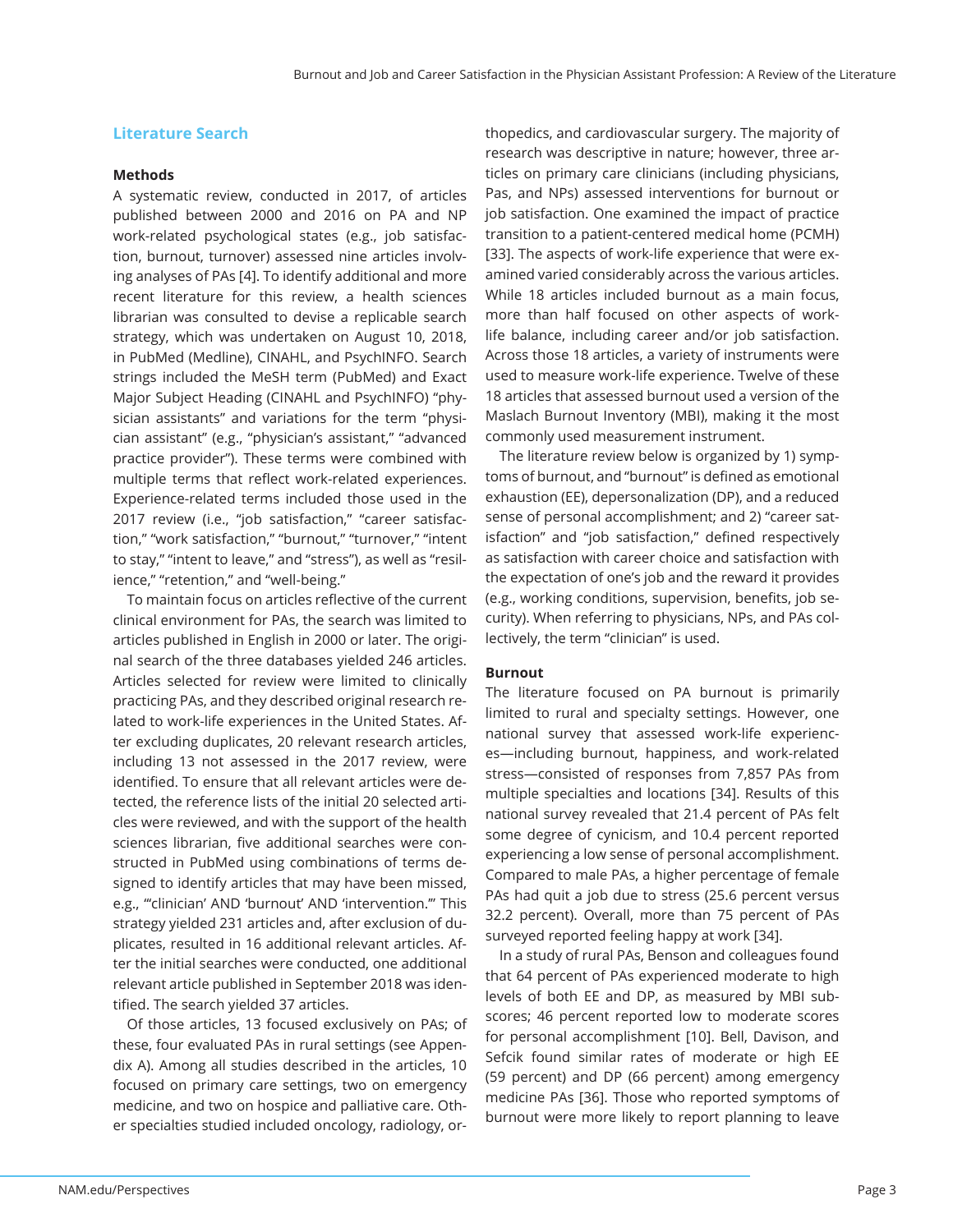emergency medicine within one year. Respondents who self-identified as female were more likely to report symptoms of burnout. Reports of symptoms of burnout were also positively associated with reports of dissatisfaction with supervising physicians (SPs), insomnia, and regular alcohol and tobacco use [35]. Research on PAs in oncology revealed that 35 percent experienced at least one symptom of burnout as measured by the MBI. Positively associated factors included not feeling valued by their SPs, not feeling encouraged professionally, and not receiving recognition for their contributions [36]. Despite the prevalence of burnout, however, most oncology PAs reported very high levels of job and career satisfaction (89 percent and 86 percent respectively) [36].

Kamal et al. and Kavalieratos et al. evaluated burnout among clinicians in hospice and palliative care [37,38]. Kamal et al. found that 66 percent of nonphysician clinicians (NPs, PAs, nurses, social workers, and chaplains) experienced at least one symptom of burnout as measured by the MBI, compared to 60 percent of physicians [37]. Kamal et al. also noted a correlation between higher reported symptoms of burnout and PAs who were over 50 years old [37]. Kavalieratos et al. conducted focus groups of hospice and palliative care clinicians to identify common sources of, and solutions for, burnout [38]. Both articles noted the positive influence of team-based, collaborative relationships on professional attitudes and perspectives [37,38]. A focus group study by Spinelli and colleagues echoed these findings, citing barriers to teamwork and lack of recognition for work done as factors that contributed to burnout among primary care clinicians [39].

Clinicians in the military serve in unique and stressful environments and experience higher rates of burnout than civilian providers [11,40]. Walters, Matthews, and Dailey found a positive correlation between selfreported measures of EE and DP and accrued leave days (e.g., not taking time off) among active duty army clinicians [40]. Varner and Foutch found medium to high levels of burnout among air force family medicine clinicians (59 percent EE, 34 percent DP), while 95 percent reported medium to high levels of professional satisfaction. Interestingly, older age (being over 44 years) was associated with lower burnout levels [11].

Whitebird et al. evaluated burnout and career satisfaction among primary care clinicians across multiple states [12]. Thirty-one percent reported symptoms of burnout using the single-item Physician Work Life Study (PWS) measure. Burnout positively correlated with number of years in practice and negatively cor-

related with career satisfaction and comfort in managing complex medical conditions. PAs and NPs experienced higher rates of career satisfaction (95 percent) compared to physicians (82 percent). In addition, lower career satisfaction was associated with insufficient resources for managing patients with complex clinical conditions [12]. Using cross-sectional data from the Practitioner Resilience, Adaptability and Wellbeing Study [41], Waddimba and colleagues evaluated burnout among rural clinicians in an integrated health care system in New York. Similar to Whitebird et al., researchers found that nearly a third of clinicians reported symptoms of burnout using the single-item PWS measure. Risk factors for burnout included employment in smaller clinics, lower tolerance of stress, more frequent dissatisfaction with practice, and unmet relationship needs [41].

Linzer and colleagues also used the PWS to evaluate clinician burnout in primary care settings. In their study, involving various interventions designed to improve work conditions, burnout was more likely to improve with workflow and quality improvement interventions, whereas clinician satisfaction was more likely to improve with communication interventions [42]. In a study of clinician burnout pre- and post-implementation of PCMHs in clinics at a large, nonprofit integrated health system, Reid et al. found that PAs and physicians had similar rates of high EE at baseline [33]. After implementation, EE improved significantly among PAs and physicians in PCMHs; just 14.2 percent reported high EE, compared to 35.2 percent of clinicians in clinics that did not implement a PCMH. The authors felt this finding may be attributable to more supportive and collaborative work environments in PCMHs. Meredith et al. evaluated burnout among primary care clinicians during PCMH transformation in facilities run by the Department of Veterans Affairs and found that 53 percent of clinicians were experiencing high EE during the early phases of transformation [43]. Factors associated with lower EE included higher efficacy for change and engaging in participatory decision making.

#### **Career and Job Satisfaction**

LaBarbera conducted a national survey of PAs in 2003  $(N=1,137)$  that revealed a large majority were satisfied with their career choices as well as their current jobs (92 percent and 82 percent respectively) [44]. Although men were slightly more satisfied with their careers and specialty choices than women, women were more likely to refer others to the PA profession [45]. Helping others and teamwork were among the factors that PAs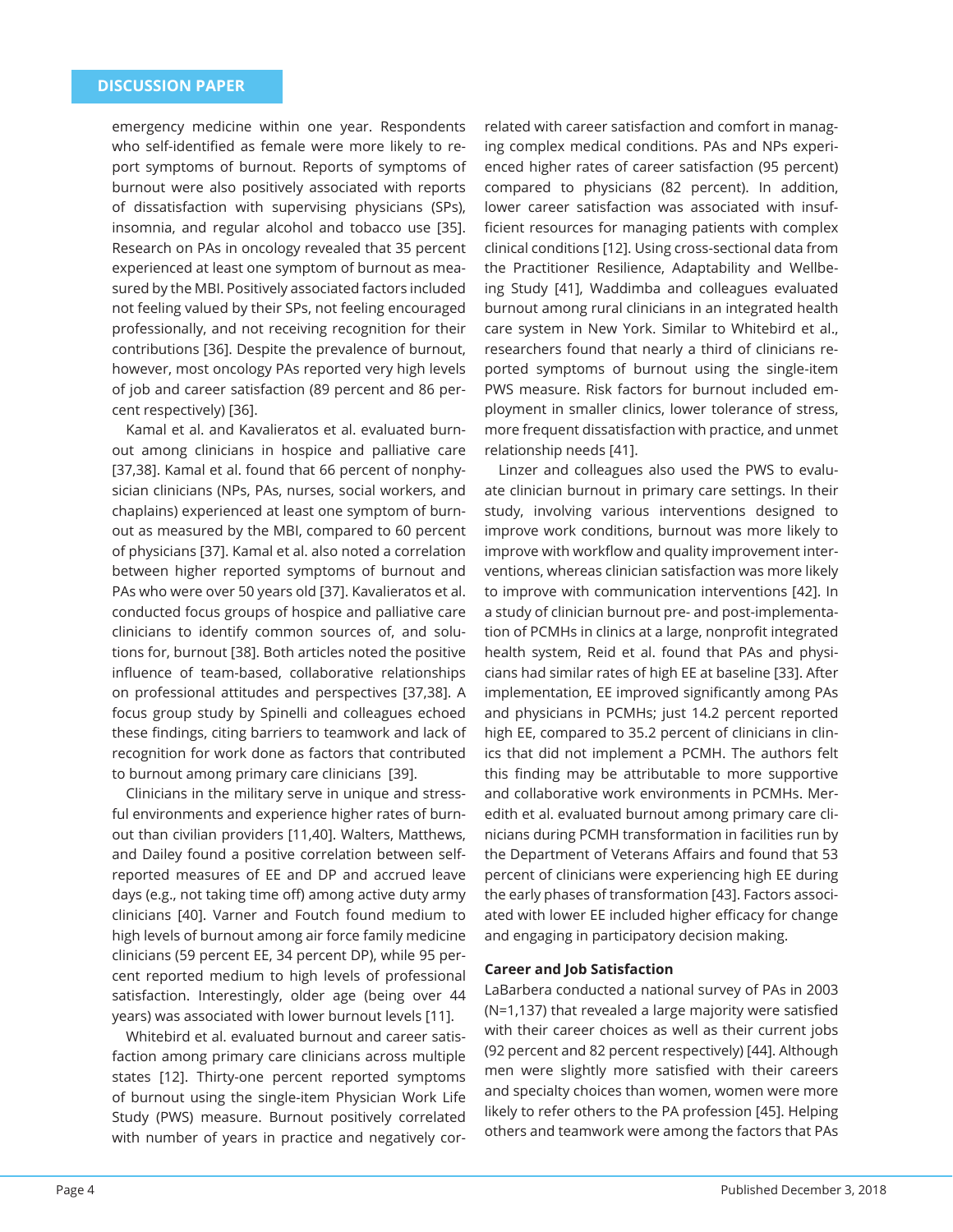felt contributed to their satisfaction, whereas general misunderstanding of the PA role (role ambiguity) resulted in dissatisfaction. In a smaller 2013 study involving a random national sample of PAs (N=182), Biscardi and colleagues found that male and female PAs were equally satisfied with their careers; 64 percent completely agreed they were satisfied with their PA careers and 80 percent felt that they were able to balance their personal and professional lives [46].

Small studies of PAs in rural settings support these findings. Nelson and Hooker completed a mixed methods evaluation of 31 PAs and NPs working in rural Washington emergency departments and found that all 16 PAs were either "satisfied" or "very satisfied" with the PA career [47]. Similarly, Pathman, Konrad, and Hooker found high levels of job satisfaction (74 percent) among PAs in the National Health Service Corps (NHSC) [48]. Of note, 93 percent felt they were doing important work in their practice, and less than a third reported that work encroached on personal time [48]. Henry and Hooker conducted an in-depth qualitative analysis of eight PAs working in rural clinics in Texas to assess factors associated with retention in remote areas [49]. They found that retention (considered a proxy for satisfaction) was closely linked to confidence in clinical abilities and community embeddedness [49]. Filipova's investigation of satisfaction among 414 rural PAs supports these findings. Among factors associated with overall job satisfaction, which included autonomy and satisfaction with one's supervising physician, satisfaction with the community was the most significant predictor [50].

In studies that compared PAs to other clinicians, PAs generally reported more favorable attitudes toward their profession. Like Whitebird et al., Freeborn, Hooker, and Pope, in their study of primary care clinicians, found that a higher proportion of PAs and NPs were satisfied with their careers, compared to physicians (93 percent versus 82 percent) [12,51]. Waddimba's study of rural clinicians demonstrated that being a PA or NP had a modest positive association with job satisfaction [52]. Among the NHSC PAs and NPs that Pathman, Konrad, and Hooker surveyed, a higher proportion of PAs than NPs were satisfied with their practice (72 percent versus 63 percent) [48]. Finally, Shannon and Merenstein examined physicians and PAs in orthopedics and found that PAs were more likely to recommend their profession to others [53].

#### **Factors Unique to the PA Profession**

#### **Scope of Practice, Team Dynamics, and Career Flexibility**

Several occupational factors unique to the PA profession likely contribute to career and job satisfaction, and to symptoms of burnout. PAs are trained in the context of a broad primary care curriculum but, as noted above, are granted the flexibility by state PA practice laws to move between specialties without additional training or certification [15]. The relative youth of the PA profession and limited emphasis on research as a component of PA education necessitate further evaluation of the potential influence of career mobility on career and job satisfaction and burnout.

The PA's scope of practice is primarily determined by the supervising physician's scope of practice, state law, and the needs of the community [15]. Also tied to the PA's scope of practice is the physician's understanding of, and confidence in, the PA's capabilities [15]. Supervisory [38] and leadership skills [8,36,53-58] have been correlated with decreased symptoms of burnout and increased job satisfaction in PAs and physicians. Engaging PAs in work-related decisions and finding value in their full range of clinical contributions has been correlated with increased job satisfaction [4,57], decreased symptoms of burnout [36], and lower attrition [7,56,59,60]. The influence of scope of practice, teambased dynamics, and career flexibility on symptoms of burnout and career and job satisfaction warrants further evaluation.

#### **Practice Setting and Burnout among PAs**

According to the National Commission on Certification of Physician Assistants, in 2017, 26.7 percent of certified PAs practiced in primary care settings, including family medicine and general practice, general internal medicine, and general pediatrics [20]. Research focused specifically on PA burnout [10,11] and literature on clinician burnout in general [9,55] reveal high levels of burnout among primary care clinicians. As PA practice has become increasingly specialized, PAs have entered high burnout fields such as emergency medicine (where 59 percent of PAs reported symptoms of EE [20,35]) and oncology (where 30 percent of PAs reported symptoms of EE [20,36]). In both settings, higher reported symptoms of burnout correlated with low satisfaction with physician supervision. Additionally, in fields where physician shortages are expected-such as primary care, orthopedics, and oncology—PAs are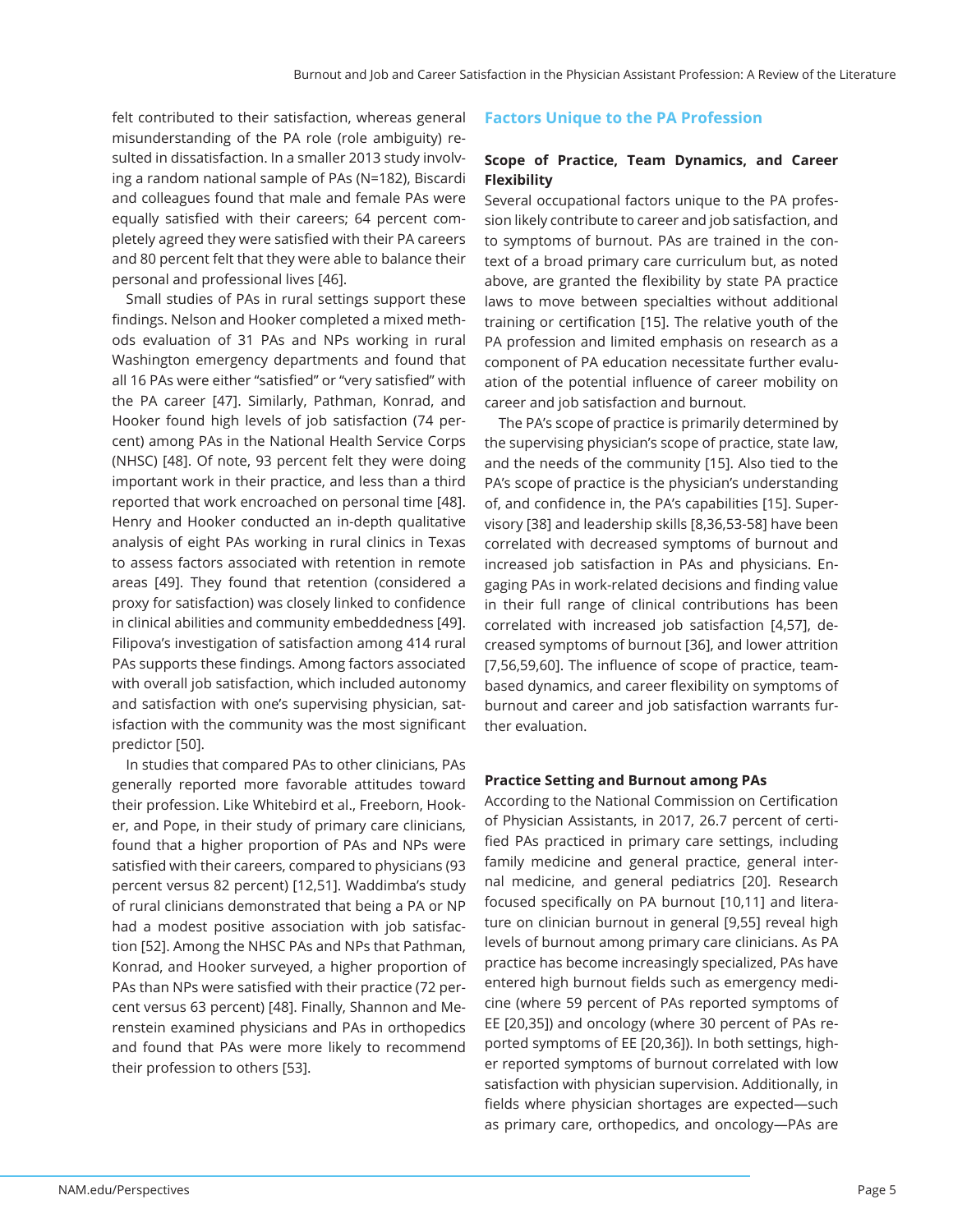increasingly viewed as part of the health care workforce solution and may become even more susceptible to burnout over time [36,53,54]. In 2017, 10.8 percent of PAs worked in orthopedics, and oncology was the third most common internal medicine subspecialty in which PAs practiced [20].

#### **Potential Protective Factors**

It is worth noting certain aspects of the PA profession may serve to protect against burnout. First, PAs are trained to practice medicine as part of a health care team, and such team-based practice has been shown to cultivate an environment that reduces symptoms of burnout in primary care [61,62,63]. In addition to demonstrating the positive impact of a strong team culture, a study of primary care clinicians revealed that those working on a team in which they were regularly paired with the same medical assistant experienced less emotional exhaustion than non-team-based clinicians [62]. Teaching may also serve as a protective measure for clinically practicing PAs. Emergency medicine PAs whose professional responsibilities included teaching reported fewer symptoms of burnout than those whose duties did not include such an element [35]. Finally, the PA's expanding role in health care may serve to invigorate and motivate, thus serving to counteract burnout [4]. All of these protective factors can potentially serve as resources that may buffer against occupational challenges unique to PAs and the development of professional burnout.

#### **PA Faculty and the Academic Environment**

Forister and Blessing found statistically significant lower mean levels of burnout for PA faculty compared to their medical education counterparts [64]. Smaller studies support reportings of high levels of job satisfaction [65,66] and low intent to leave [67] among PA faculty. Increased age of PA faculty positively correlates with job satisfaction [66] and inversely correlates with intent to leave academia [67]. Although teaching is identified as a protective factor among emergency medicine PAs [35], a close examination of national data suggests that new research is required to evaluate the state of burnout and job satisfaction among PA faculty. While most faculty identify work-life balance as the primary reason for entering academia [68], national survey data reveal that 44 percent have considered leaving academia for another position, and only 58 percent would again select the same career path [68], leading to concerns about retention of a skilled academic workforce. Further, 14 percent of PA faculty reported working clini-

cally outside of their academic position (reported as "on own time"), with the two most common specialties identified as family and general medicine (29 percent) and emergency medicine (18 percent)[68]. Fifty-three percent of PA programs reported attrition of at least one faculty member in the 2016-17 academic year [17].

#### **Gaps in Research**

More research using consistent, rigorous methodology is needed to investigate PA work-life experiences and their impact on the health care delivery system and patient care. Specifically, the authors identify the following high-priority research areas:

- **1. Length of training and burnout.** Evaluate the length of training on burnout in the profession, including the influence of debt and worklife balance permitted by the profession [16]. Though the scant literature is mixed regarding age [11,37] versus years in practice [12] as risk factors for symptoms of burnout, time in practice may predispose PAs to burnout, given the relatively young age of entry into clinical practice compared to other clinicians.
- **2.** Career flexibility and burnout. Although economic (salaries) and market demands (job opportunities) appear to be the primary drivers of career mobility in the profession, the fact that PAs can change work settings may provide relief from aspects of burnout by enabling a transition to new environments and bolstering career satisfaction. The option to change specialties may partially explain high PA career satisfaction, even when job satisfaction is low or burnout is high, a phenomenon observed among oncology PAs [36]. How these characteristics interface with principles of team-based care may warrant further evaluation.
- **3.** Practice setting and its effect on burnout. While PAs can change specialties, Hooker, Cawley, and Leinweber found that half of all PAs remained in their first specialty throughout their careers [26]. This finding requires additional research, given that there may be an increased risk of burnout among clinicians in rural areas [10] and primary care settings [11,12,40,42,61]. The positive (engagement) and negative (burnout) influences on PA employment in specialties and practice settings may assist with PA recruitment and retention efforts in areas with clinician shortages.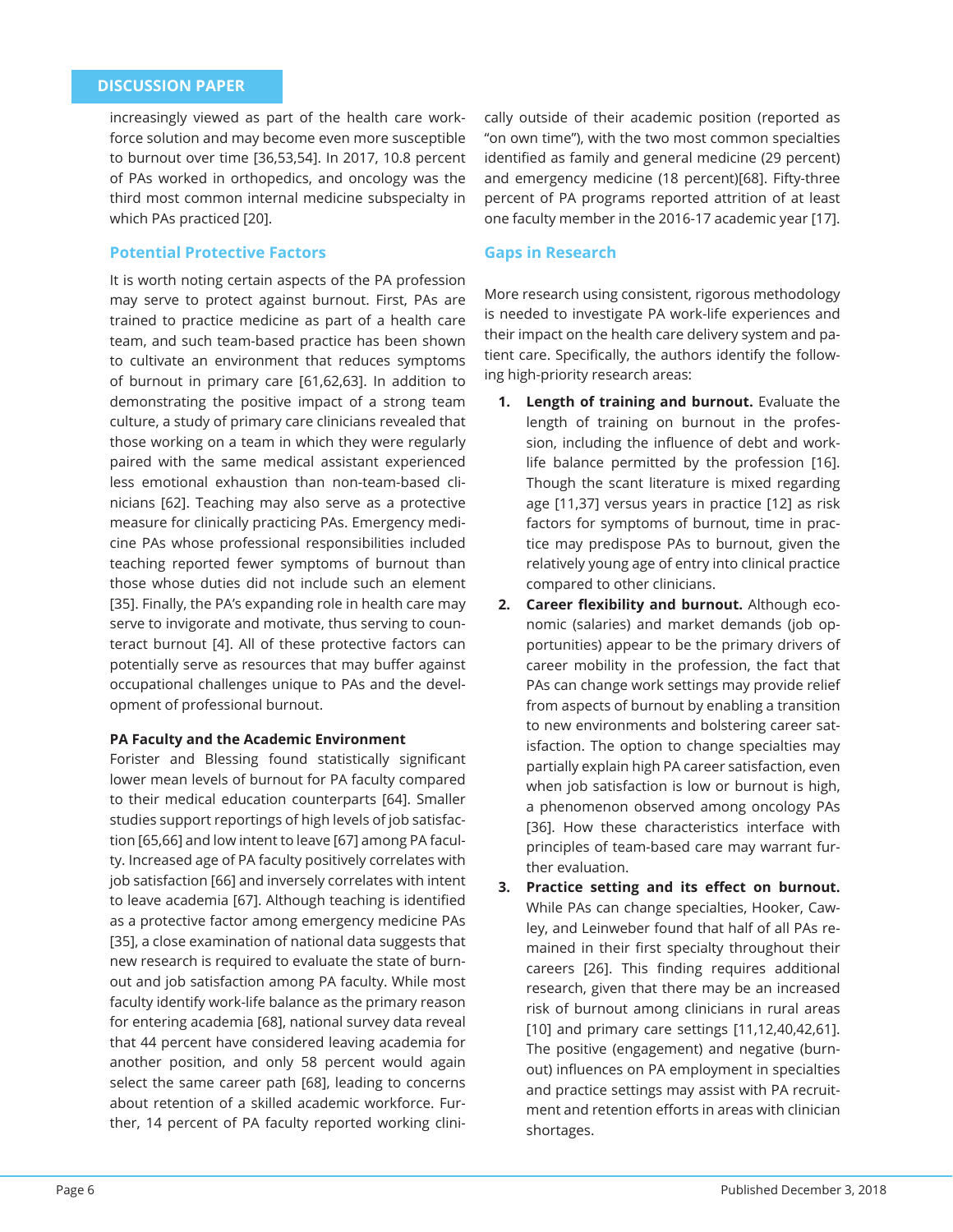- **4. Team culture and burnout.** Team-based practice is foundational to the PA profession and is a core component of contemporary health care delivery. The culture of the PA profession, or the "hidden curriculum" of PA training, places an emphasis on teamwork and collaboration [15]. Teamwork, or "team culture," is associated with job and career satisfaction [42,44] and lower reported symptoms of burnout [61,62]. Further evaluation of team culture in organizations and in the physician-PA team, using validated instruments and rigorous methodology, would serve both professions in advancing patient-centered care.
- 5. The influence of role ambiguity and role-re**lated emotional labor on burnout.** Role ambiguity may lead to conflict [60] and role-related emotional labor [69], which correlate with burnout and intent to leave in nursing [60]. Evaluating whether role ambiguity affects PA professional well-being would be useful. Gaining a deeper understanding of the interplay among role ambiguity, team culture, and burnout in the PA profession would also be worthwhile.
- **6. Diversity and inclusion in the PA profession.**  One cross-sectional study suggested that PAs who identified as African American, Native American, and Hispanic/Latino may be less satisfied with the PA profession [50]. Although the results of this small study are not generalizable, it is a reminder that the PA profession lacks diversity [20]. Eighty-seven percent of certified PAs are white [20], and the profession has experienced a 10-year decline in diversity in the profession, despite an increase in the growth of the profession [70]. Evaluation of factors that contribute to diversity in the profession, and factors that contribute to satisfaction among PAs who identify as racial or ethnic minorities, is necessary to support and cultivate a representative workforce.

# **Conclusion**

While few articles focus exclusively on PA work-life experiences, the existing data demonstrate several fundamental themes that can be extrapolated to the experiences of PAs. PAs working in high burnout specialties—such as emergency medicine, primary care, hospice and palliative care, and oncology—appear to develop burnout at levels similar to their physician colleagues [10,11,35,36,40]. However, some studies indicate that job and career satisfaction remain high [11,36]. The adaptable nature of the PA role lends itself to specialty transition, which may serve as a buffer against the long-term effects of burnout [34]. However, the profession lacks rigorous, longitudinal, and robust studies on factors that contribute to burnout. There is clearly much work to be done to support patients and communities in need of high-quality, safe, and accessible team-based care. PA burnout, like burnout among other health care professionals, ultimately damages the health care system and patient care. Discovering insights that prevent burnout and promote engagement will be valuable not only for health care teams but also for society's overall health.

# **References**

NOTE: This list of references was updated on February 4, 2021 to reflect the retraction of reference #6, Panagioti et al., 2018. Locations where this reference was cited throughout the paper have been struck through. This reference did not significantly impact the development of this paper or the conclusions posited therein.

- 1. Heinemann, L. V., and T. Heinemann. 2017. Burnout research: Emergence and scientific investigation of a contested diagnosis. Sage Open 7(1):1-12.
- 2. Zellar, K. L., P. L. Perrewe, and W. A. Hochwarter. 2000. Burnout in health care: The role of the five factors of personality. Journal of Applied Social Psychology 30(8):1570-1598.
- 3. Shanafelt, T. D., S. Boone, L. Tan, L. N. Dyrbye, W. Sotile, D. Satele, C. P. West, J. Sloan, and M. R. Oreskovich. 2012. Burnout and satisfaction with worklife balance among US physicians relative to the general US population. Archives of Internal Medicine 172(18):1377-1385.
- 4. Hoff, T., S. Carabetta, and G. E. Collinson. 2017. Satisfaction, burnout, and turnover among nurse practitioners and physician assistants: A review of the empirical literature. Medical Care Research and Review, https://doi.org/10.1177/1077558717730157.
- 5. McHugh, M. D., A. Kutney-Lee, J. P. Cimiotti, D. M. Sloane, and L. H. Aiken. 2011. Nurses' widespread job dissatisfaction, burnout, and frustration with health benefits signal problems for patient care. Health Affairs 30:202-210.
- 6. Panagioti, M., K. Geraghty, J. Johnson, A. Zhou, E. Panagopoulou, C. Chew-Graham, D. Peters, A. Hodkinson, R. Riley, and A. Esmail. 2018. Association between physician burnout and patient safety, professionalism, and patient satisfaction: A systematic review and meta-analysis. JAMA Internal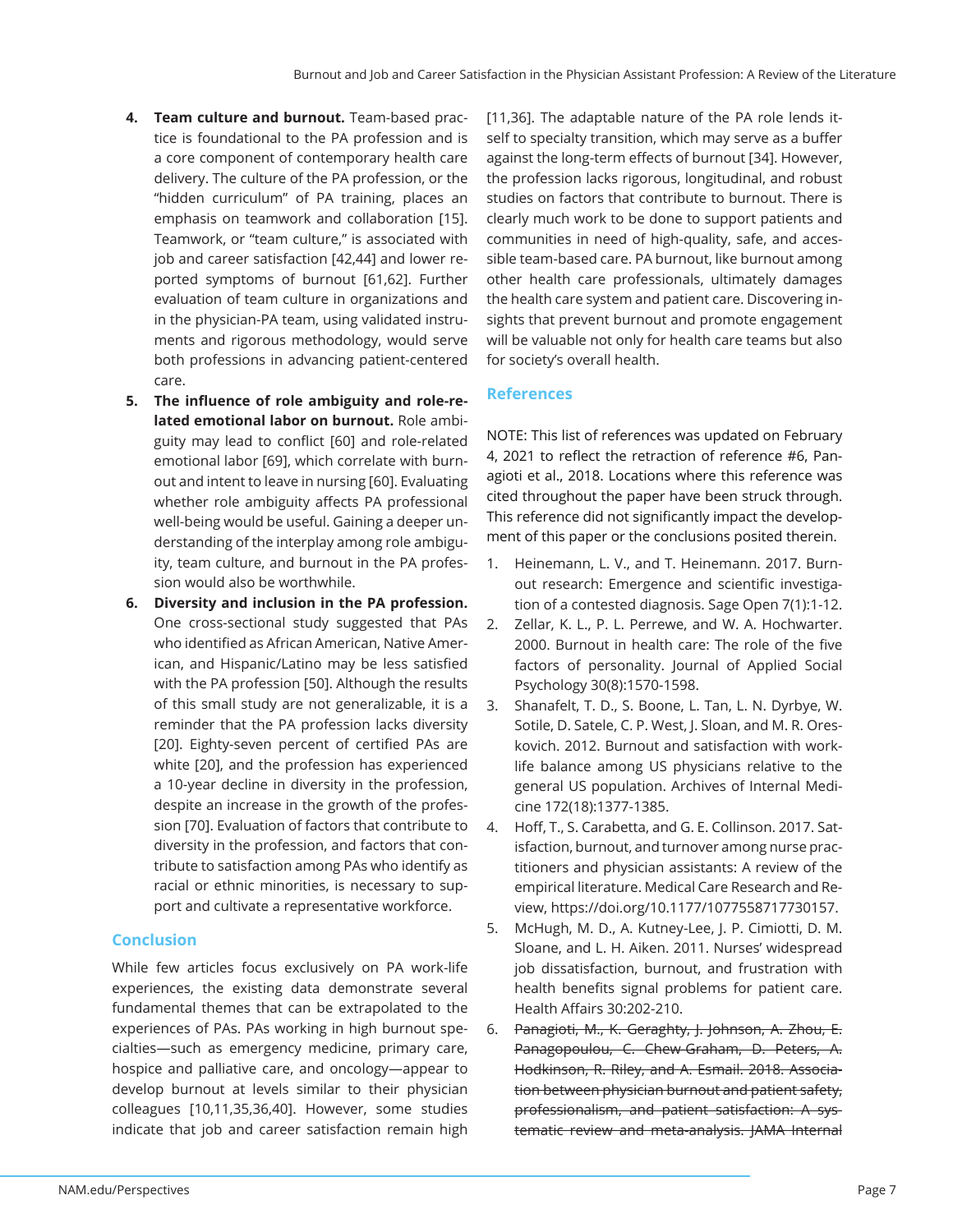#### Medicine 178(10):1317-1330.

- 7. Bodenheimer, T., and C. Sinsky. 2014. From triple to quadruple aim: Care of the patient requires care of the provider. Annals of Family Medicine 12(6):573-576.
- 8. Shanafelt, T. D., G. Gorringe, R. Menaker, K. A. Storz, D. Reeves, and S. J. Buskirk. 2015. Impact of organizational leadership on physician burnout and satisfaction. Mayo Clinic Proceedings 90(4):432.
- 9. Shanafelt, T. D., O. Hasan, L. N. Dyrbye, C. Sinsky, D. Satele, J. Sloan, and C. P. West. 2015. Changes in burnout and satisfaction with work-life balance in physicians and the general US working population between 2011 and 2014. Mayo Clinic Proceedings 90(12):1600-1613.
- 10. Benson, M. A., T. Peterson, L. Salazar, W. Morris, R. Hall, B. Howlett, and P. Phelps. 2016. Burnout in rural physician assistants. Journal of Physician Assistant Education Association 27(2):81-83.
- 11. Varner, D. F., and B. K. Foutch. 2014. Depression and burnout symptoms among air force family medicine providers. Journal of the American Academy of Physician Assistants 27(5):42-46.
- 12. Whitebird, R. R., L. I. Solberg, A. L. Crain, R. C. Rossom, A. Beck, C. Neely, M. Dreskin, and K. J. Coleman. 2017. Clinician burnout and satisfaction with resources in caring for complex patients. General Hospital Psychiatry 44(1):91-95.
- 13. Hudson, C. L. 1961. Expansion of medical professional services with non-professional personnel. Journal of American Medical Association 176(10):839-841.
- 14. Jones, P. E., and J. F. Cawley. 1994. Physician assistants and health system reform. Journal of the American Medical Association 271(16):1266-1272.
- 15. PA scope of practice. 2017. Alexandria, VA: American Academy of Physician Assistants. https://www. aapa.org/wp-content/uploads/2017/01/Issuebrief Scope-of-Practice 0117-1.pdf (accessed September 3, 2018).
- 16. Curtis, L. G., L. Dobbs, and C. A. Hildebrandt. 2017. Female PAs—where are we today? Journal of the American Academy of Physician Assistants 30(9):44-48.
- 17. By the numbers: Program report 31: Data from the 2016 program survey. 2017. Washington, DC: Physician Assistant Education Association. https:// paeaonline.org/wp-content/uploads/2017/06/Program-Survey-31\_V4\_Updated-June-2017.pdf (accessed August 3, 2018).
- 18. Accredited programs. 2018. Johns Creek, GA: Ac-

creditation Review Commission on Education for the Physician Assistant. http://www.arc-pa.org/accreditation/accredited-programs (accessed August 2, 2018).

- 19. Cawley J. F. 1994. Physician assistants in the health care workforce. Journal of the American Medical Association 271(16):1266-1272.
- 20. 2017 statistical profile on certified physician assistants: An annual report of the National Commission on Certification of Physician Assistants. 2018. Johns Creek, GA: National Commission on Certification of Physician Assistants. http://prodcmsstoragesa.blob.core.windows.net/uploads/files/2017S tatisticalProfileofCertifiedPhysicianAssistants%20 6.27.pdf (accessed August 31, 2018).
- 21. Number of nurse practitioners hits new record high. 2018. Austin, TX: American Association of Nurse Practitioners. https://www.aanp.org/pressroom/press-releases/173-press-room/2018-pressreleases/2190-number-of-nurse-practitionershits-new-record-high (accessed August 3, 2018).
- 22. Professionally active physicians. 2018. Oakland, CA: Henry J. Kaiser Family Foundation. https://www.kff. org/other/state-indicator/total-active-physicians/? currentTimeframe=0&selectedRows=%7B%22stat es%22:%7B%22all%22:%7B%7D%7D,%22wrapups %22:%7B%22united-states%22:%7B%7D%7D%7D- &sortModel=%7B%22colId%22:%22Location%22, %22sort%22:%22asc%22%7D (accessed August 3, 2018).
- 23. Carter, R. D., and D. R. Oliver. 1983. An analysis of salaries for clinically active physician assistants. Physician Assistant 7(7):14-16, 19, 23-24.
- 24. First annual report on physician assistant educational programs in the United States, 1984-85. 1985. Edited by D. Oliver, I. Baker, and W. Donahue. Washington, DC: Association of Physician Assistant Programs.
- 25. Twenty-second annual report on physician assistant educational programs in the United States, 2005-2006. 2006. Edited by A. Simon, and M. Link. Washington, DC: Physician Assistant Education Association.
- 26. Hooker, R. S., J. F. Cawley, and W. Leinweber. 2010. Career flexibility of physician assistants and the potential for more primary care. Health Affairs 29(5):880-886.
- 27. Smith, N. 2017. Career flexibility within the PA profession. AAPA News Central. https://www.aapa. org/news-central/2017/07/career-flexibility-withinpa-profession (accessed August 31, 2018).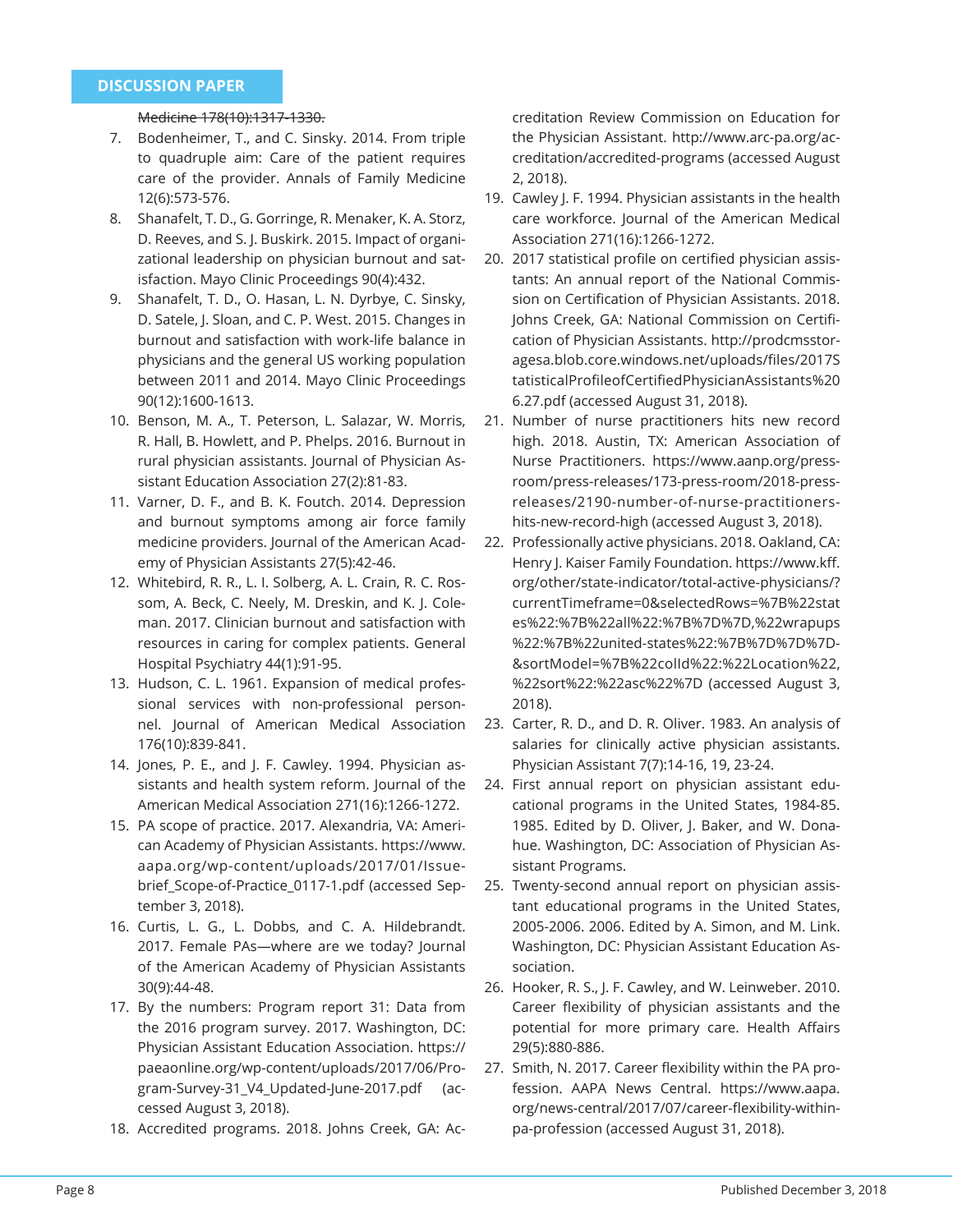- 28. By the numbers: Matriculating students 2015. 2016. Washington, DC: Physician Assistant Education Association. https://paeaonline.org/wpcontent/uploads/2016/12/2015-matriculating-student-survey.pdf (accessed August 2, 2018).
- 29. Essary, A. C., B. H. Coplan, J. F. Cawley, E. S. Schneller, and R. L. Ohsfeldt. 2016. Women, family medicine and career choice: An opportunity cost analysis. Journal of the American Academy of Physician Assistants 29(9):44-48.
- 30. Hooker, R. S., S. P. Robie, J. M. Coombs, and J. F. Cawley. 2013. The changing physician assistant profession: A gender shift. Journal of the American Academy of Physician Assistants 26(9):36-44.
- 31. Berwick, D. M., T. W. Nolan, and J. Whittington. 2008. The triple aim: Care, health, and cost. Health Affairs 27(3):759-769.
- 32. Dyrbye, L. N., D. Meyers, J. Ripp, N. Dalal, S. B. Bird, and S. Sen. 2018. A Pragmatic Approach for Organizations to Measure Health Care Professional Well-Being. NAM Perspectives. Discussion Paper, National Academy of Medicine, Washington, DC. https://doi.org/10.31478/201810b.
- 33. Reid, R. J., P. A. Fishman, O. Yu, T. R. Ross, J. T. Tufano, M. P. Soman, and E. B. Larson. 2009. Patient-centered medical home demonstration: A prospective, quasi-experimental, before and after evaluation. American Journal of Managed Care 15(9):e71-e87.
- 34. Coplan, B., T. McCall, N. Smith, V. Gellert, and A. Essary. 2018. Burnout, job satisfaction, and stress levels of PAs. Journal of the American Academy of Physician Assistants 31(9):42-46.
- 35. Bell, R. B., M. Davison, and D. Sefcik. 2002. A first survey: Measuring burnout in emergency medicine physician assistants. Journal of the American Academy of Physician Assistants 15(3):40-55.
- 36. Tetzlaff, E. D., H. M. Hylton, L. Demora, K. Ruth, and Y.-N. Wong. 2018. National study of burnout and career satisfaction among physician assistants in oncology: Implications for team-based care. Journal of Oncology Practice 14(1):e11-e22.
- 37. Kamal, A. H., J. H. Bull, S. P. Wolf, K. M. Swetz, T. D. Shanafelt, K. Ast, D. Kavalieratos, C. T. Sinclair, and A. P. Abernethy. 2016. Prevalence and predictors of burnout among hospice and palliative care clinicians in the U.S. Journal of Pain Symptom Management 51(4):690-696.
- 38. Kavalieratos, D., D. Siconolfi, J. Bull, R. M. Arnold, K. M. Swetz, and A. H. Kamal. 2016. "It's like heart failure. It's chronic . . . and it will kill you": A qualitative

analysis of burnout among hospice and palliative care clinicians. Journal of Pain Symptom Management 53(5):901-910.e1.

- 39. Walters, T. A., E. P. Matthews, and J. I. Dailey. 2014. Burnout in army health care providers. Military Medicine 179(9):1006-1012.
- 40. Spinelli, W. M., Fernstrom, K. M., Britt, H., and Pratt, R. 2016. "Seeing the patient is the joy": A focus group analysis of burnout in outpatient providers. Family Medicine 48(4):273-277.
- 41. Waddimba, A. C., M. A. Nieves, M. Scribani, N. Krupa, P. Jenkins, and J. May. 2015. Predictors of burnout among physicians and advanced-practice clinicians in central New York. Journal of Hospital Administration 4(6):21-30.
- 42. Linzer, M., S. Poplau, E. Grossman, A. Varkey, S. Yale, E. Williams, L. Hicks, R. L. Brown, J. Wallock, D. Kohnhorst, and M. Barbouche. 2015. A cluster randomized trial of interventions to improve work conditions and clinician burnout in primary care: Results from the Healthy Work Place (HWP) Study. Journal of General Internal Medicine 30(8):1105- 1111. doi:10.1007/s11606-015-3235-4.
- 43. Meredith, L. S., N. S. Hackbarth, J. Darling, H. P. Rodriguez, S. E. Stockdale, K. M. Cordasco, E. M. Yano, and L. V. Rubenstein. 2015. Emotional exhaustion in primary care during early implementation of the VA's medical home transformation. Medical Care 53(3):253-260.
- 44. LaBarbera, D. M. 2004. Physician assistant vocational satisfaction. Journal of the American Academy of Physician Assistants 17(10):34-36, 38, 40, 51.
- 45. LaBarbera, D. M. 2010. Gender differences in the vocational satisfaction of physician assistants. Journal of the American Academy of Physician Assistants 23(10):33-34, 36-39. doi:10.1097/01720610- 201010000-00007.
- 46. Biscardi, C. A., J. Mitchell, S. Simpkins, and Z. G. Pinto. 2013. Practice characteristics and lifestyle choices of men and women physician assistants and the relationship to career satisfaction. Journal of Allied Health 42(3):157-162.
- 47. Nelson, S., and R. S. Hooker. 2016. Physician assistants and nurse practitioners in rural Washington emergency departments. Journal of Physician Assistant Education 27(2):56-62. doi:10.1097/ jpa.0000000000000074.
- 48. Pathman, D., T. Konrad, and R. Hooker. 2014. Physician assistants and nurse practitioners in the National Health Service Corps. Journal of the American Academy of Physician Assistants 27(12):35-43.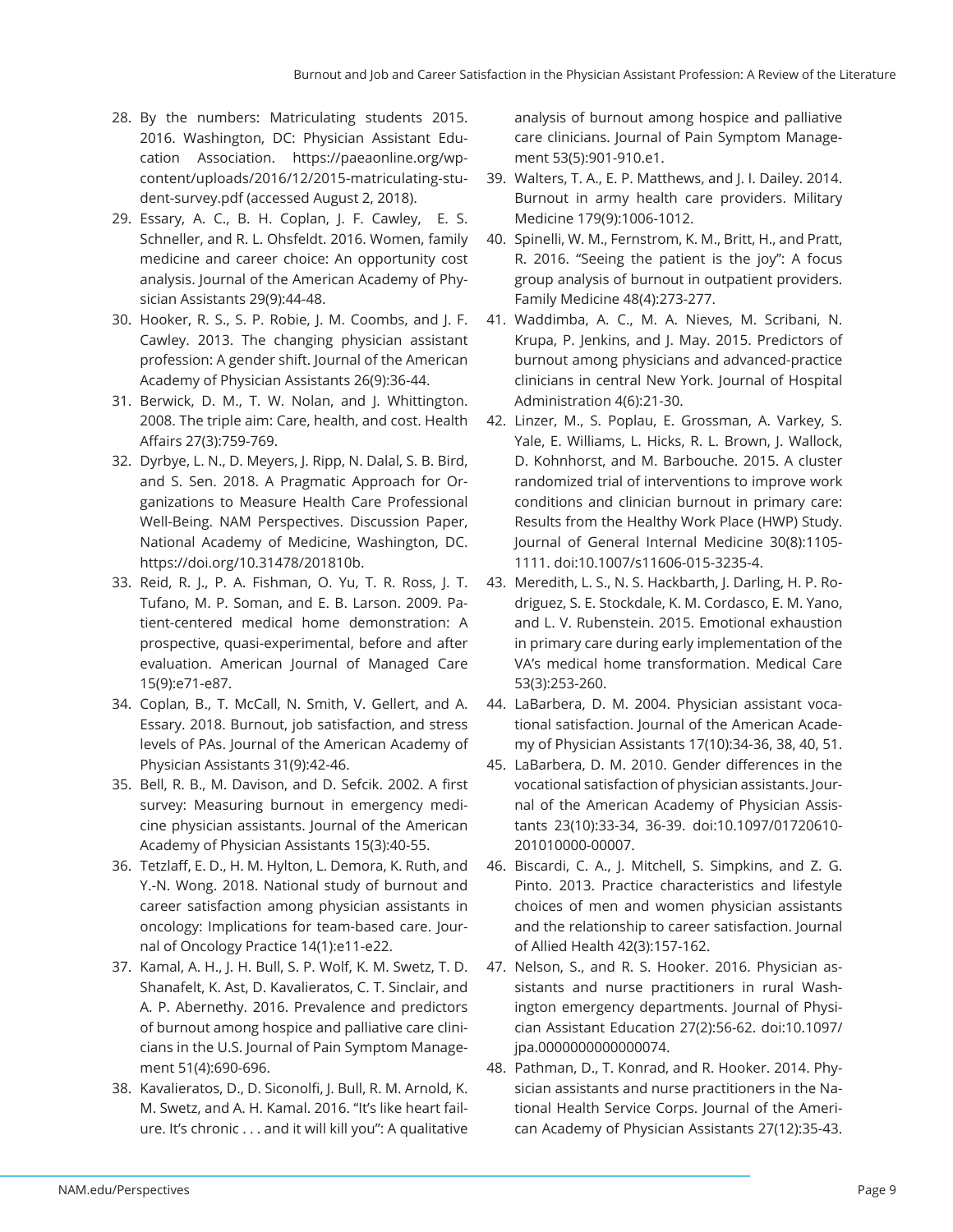doi:10.1097/01.jaa.0000456575.09015.24.

- 49. Henry, L. R., and R. S. Hooker. 2007. Retention of physician assistants in rural health clinics. Journal of Rural Health 23(3):207-214. doi:10.1111/j.1748- 0361.2007.00092.x.
- 50. Filipova, A. A. 2014. Factors influencing the satisfaction of rural physician assistants. Journal of Allied Health 43(1):22-31.
- 51. Freeborn, D. K., R. S. Hooker, and C. R. Pope. 2002. Satisfaction and well-being of primary care providers in managed care. Evaluation & the Health Professions 25(2):239-254. doi:10.1177/01678702025002008.
- 52. Waddimba, A. C., M. Scribani, N. Krupa, J. J. May, and P. Jenkins. 2016. Frequency of satisfaction and dissatisfaction with practice among rural-based, group-employed physicians and non-physician practitioners. BMC Health Services Research 16(1):613. doi:10.1186/s12913-016-1777-8.
- 53. Shannon, K. M., and D. J. Merenstein. 2017. Evaluating the lifestyles of physicians and PAs in orthopedics. Journal of the American Academy of Physician Assistants 30(1):38-41. doi:10.1097/01. jaa.0000508212.42460.3a.
- 54. Coplan, B., N. Smith, and J. F. Cawley. 2017. PAs in primary care: Current status and workforce implications. Journal of American Association of Physician Assistants 30(9):35-42.
- 55. Dyrbye, L. N., T. D. Shanafelt, C. A. Sinsky, P. F. Cipriano, J. Bhatt, A. Ommaya, C. P. West, and D. Meyers. 2017. Burnout among health care professions: A call to explore and address this underrecognized threat to safe, high-quality care. NAM Perspectives. Discussion Paper, National Academy of Medicine, Washington, DC. https://nam.edu/ burnout-among-health-care-professionals-a-callto-explore-and-address-this-underrecognizedthreat-to-safe-high-quality-care (accessed September 3, 2018).
- 56. Brown, S.D., M. J. Goske, and C. M. Johnson. 2009. Beyond substance abuse: Stress, burnout, and depression as causes of physician impairment and disruptive behavior. Journal of the American College of Radiology 6(7):479-485.
- 57. Hooker, R. S., L. Kuilman, and C. M. Everett. 2015. Physician assistant job satisfaction: A narrative review of empirical research. Journal of Physician Assistant Education 26(4):176-186.
- 58. West, C. P., L. N. Dyrbye, and T. D. Shanafelt. 2018. Physician burnout: Contributors, consequences and solutions. Journal of Internal Medicine

283(6):516-529.

- 59. Bartram, T., G. Casimir, N. Djurkovic, S. G. Leggat, and P. Stanton. 2012. Do perceived high performance work systems influence the relationship between emotional labour, burnout and intention to leave? A study of Australian nurses. Journal of Advanced Nursing 68(7):1567-1578.
- 60. Moran, B. 2014. The physician assistant will see you. The New York Times, August 1. https://www. nytimes.com/2014/08/03/education/edlife/thephysician-assistant-will-see-you.html.
- 61. Knox, M., R. Willard-Grace, B. Huang, and K. Grumbach. 2018. Maslach Burnout Inventory and a selfdefined, single-item burnout measure produce different clinician and staff burnout estimates. Journal of General Internal Medicine 33(8):1344- 1351.
- 62. Willard-Grace, R., D. Hessler, E. Rogers, K. Dube, T. Bodenheimer, and K. Grumbach. 2014. Team structure and culture are associated with lower burnout in primary care. Journal of the American Board of Family Medicine 27(2):229-238.
- 63. Bodenheimer, T., and R. Willard-Grace. 2016. Teamlets in primary care: Enhancing the patient and clinician experience. Journal of the American Board of Family Medicine 29(1):135-138.
- 64. Forister, J. G., and D. Blessing. 2007. Professional burnout: A study of physician assistant educators. Journal of Physician Assistant Education 18(4):10- 15.
- 65. Graeff, E. C., J. S. Leafman, L. Wallace, and G. Stewart. 2014. Job satisfaction levels of physician assistant faculty in the United States. Journal of Physician Assistant Education 25(2):15-20.
- 66. Boeve, W. D. 2007. A national study of job satisfaction factors among faculty in physician assistant education. Master's theses and doctoral dissertations, 60. http://commons.emich.edu/theses/60 (accessed October 24, 2018).
- 67. Coniglio, D., and D. Akroyd. 2015. Factors predicting physician assistant faculty intent to leave. Journal of Physician Assistant Education 26(3):113-122.
- 68. By the numbers: Faculty report. Data from the 2017 faculty and directors survey. 2018. Washington, DC: Physician Assistant Education Association. https://paeaonline.org/wp-content/uploads/2018/04/FacultyDirectors3\_20180418.pdf (accessed October 24, 2018).
- 69. Grandey, A., S. C. Foo, M. Groth, and R. E. Goodwyn. 2012. Free to be you and me: A climate of authenticity alleviates burnout from emotional labor.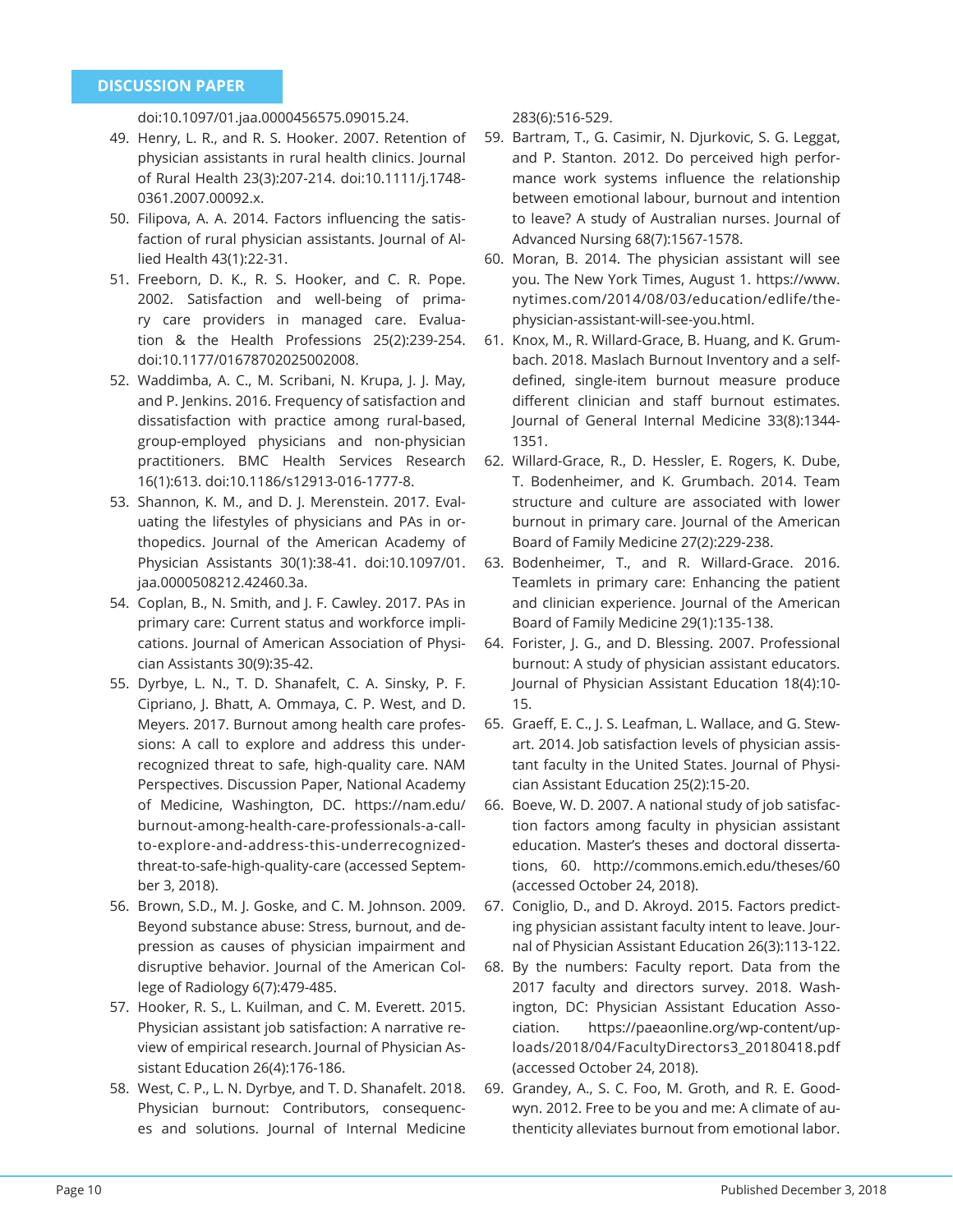Journal of Occupational Health Psychology 17(1):1- 14.

70. Coplan, B., T. G. Bautista, and R. W. Dehn. 2018. PA program characteristics and diversity in the profession. Journal of the American Academy of Physician Assistants 31(3):38-46.

# **DOI**

https://doi.org/10.31478/201812b

# **Suggested Citation**

Essary, A. C., K. S. Bernard, B. Coplan, R. Dehn, J. G. Forister, N. E. Smith, and V. L. Valentin. 2018. Burnout and job and career satisfaction in the physician assistant profession. A review of the literature. *NAM Perspectives.* Discussion Paper. National Academy of Medicine, Washington, DC. https://doi.org/10.31478/201812b.

# **Author Information**

**Alison C. Essary, DHSc, MHPE, PA-C,** is Clinical Professor, College of Health Solutions at Arizona State University. **Kari S. Bernard, MS, PA-C,** is Anchorage Site Director, University of Washington MEDEX Northwest Physician Assistant Training Program. **Bettie Coplan, MPAS, PA-C,** is Clinical Associate Professor, Department of Physician Assistant Studies, Northern Arizona University, and Affiliate Faculty, College of Health Solutions, at Arizona State University. **Richard Dehn, MPA, PA-C,** is Professor, Department of Physician Assistant Studies, Northern Arizona University, Phoenix Biomedical Campus; and Professor of Practice, Department of Biomedical Informatics, at The University of Arizona College of Medicine, Phoenix. **J. Glenn Forister, PhD, PA-C,** is Division Head, Physician Assistant Education, School of Medicine, Oregon Health & Science University. **Noël E. Smith, MA,** is Senior Director, PA and Industry Research and Analysis, at the American Academy of Physician Assistants. **Virginia L. Valentin, DrPH, PA-C,**  is Assistant Professor, The University of Utah Department of Family and Preventive Medicine, Division of PA Studies.

# **Acknowledgments**

David Keahey, MSPH, PA-C, Chief Policy and Research Officer for the Physician Assistant Education Association (PAEA); the PAEA Research Mission Advancement Commission staff; and Mary Catherine Lockmiller, health science librarian at Northern Arizona University provided valuable support for this paper.

# **Confl ict-of-Interest Disclosures**

Virginia Valentin receives financial support from the American Academy of Physician Assistants.

## **Correspondence**

Questions or comments should be directed to Alison C. Essary at Alison.Essary@asu.edu.

# **Disclaimer**

The views expressed in this paper are those of the authors and not necessarily of the authors' organizations, the National Academy of Medicine (NAM), or the National Academies of Sciences, Engineering, and Medicine (the National Academies). The paper is intended to help inform and stimulate discussion. It is not a report of the NAM or the National Academies. Copyright by the National Academy of Sciences. All rights reserved.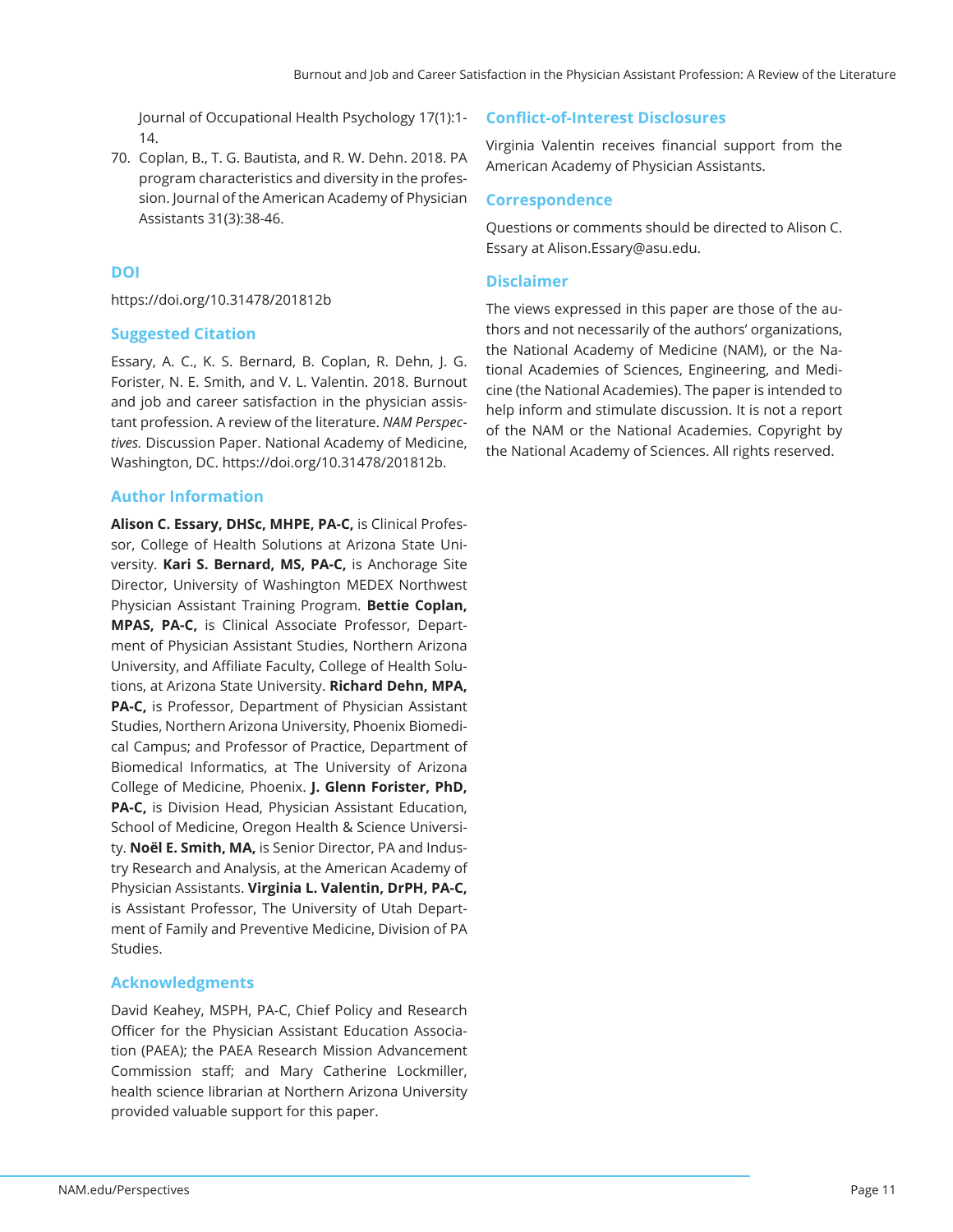# **Appendix A | Summary of the PA Literature**

| Journal citation                                                                                                                                                                                                                                                                    | <b>Type of Study</b> | <b>Study Size</b> | <b>Specialty/Setting</b>   | <b>Measure(s) Used</b> | <b>Key Findings</b>                                                                                                                                                                                                                                                                                                                                                                                                                                                                                                                                                                                                                                                                                                                                                                                                   |  |  |  |  |  |
|-------------------------------------------------------------------------------------------------------------------------------------------------------------------------------------------------------------------------------------------------------------------------------------|----------------------|-------------------|----------------------------|------------------------|-----------------------------------------------------------------------------------------------------------------------------------------------------------------------------------------------------------------------------------------------------------------------------------------------------------------------------------------------------------------------------------------------------------------------------------------------------------------------------------------------------------------------------------------------------------------------------------------------------------------------------------------------------------------------------------------------------------------------------------------------------------------------------------------------------------------------|--|--|--|--|--|
| <b>SYMPTOMS OF BURNOUT</b>                                                                                                                                                                                                                                                          |                      |                   |                            |                        |                                                                                                                                                                                                                                                                                                                                                                                                                                                                                                                                                                                                                                                                                                                                                                                                                       |  |  |  |  |  |
| Hoff, T., S. Carabetta, and G.<br>E. Collinson. 2017. Satisfac-<br>tion, burnout, and turnover<br>among nurse practitioners<br>and physician assistants:<br>A review of the empirical<br>literature. Medical Care Re-<br>search and Review: 1-29. doi:<br>10.1177/1077558717730157. | Systematic review    | Varied            | Varied                     | Varied                 | Literature review on satisfaction, burnout,<br>and turnover among nurse practitioners<br>(NPs) and physician assistants (PAs). Re-<br>viewed studies published from 2000-2016,<br>23 focused on NPs, 9 focused on PAs includ-<br>ing educators. Overall, PAs were satisfied<br>with career - men slightly more satisfied<br>than women.<br>Factors correlated with job satisfaction in-<br>cluded autonomy and satisfaction with phy-<br>sician supervision. NPs/PAs were more likely<br>to report stress than physicians but more<br>likely to report high career satisfaction.<br>Included studies also reviewed in this article:<br>Bell, Davison & Sefcik (2002); Benson et al.<br>(2016), Carlos & Keast (2006); Filipova (2014);<br>Freeborn, Hooker & Pope (2002); Henry &<br>Hooker (2007); LaBarbera (2010). |  |  |  |  |  |
| Bell, R. B., M. Davison, and<br>D. Sefcik. 2002. Measur-<br>ing burnout in emergency<br>medicine physician assistants.<br>Journal of the American Acad-<br>emy of PAs 15(3):40-55.                                                                                                  | Survey               | <b>177 PAs</b>    | Emergency medicine<br>(EM) | <b>MBI</b>             | Majority of EM PAs reported moderate to<br>high levels of burnout: emotional exhaus-<br>tion (EE) 59%; depersonalization (DP) 66%.<br>34% reported moderate or low levels of<br>personal accomplishment.<br>Burnout correlated with low satisfaction<br>with physician supervision. Administrative<br>responsibilities associated with lower EE and<br>DP. Perceived autonomy positively corre-<br>lated with higher levels of personal accom-<br>plishment.<br>Findings suggest burnout slightly lower<br>among EM PAs than EM physicians.                                                                                                                                                                                                                                                                           |  |  |  |  |  |
| Benson, M. A., T. Peterson, L.<br>Salazar, W. Morris, R. Hall, B.<br>Howlett, and P. Phelps. 2016.<br>Burnout in rural physician<br>assistants. Journal of Physician<br><b>Assistant Education Associa-</b><br>tion 27(2):81-83. doi:10.1097/<br>jpa.0000000000000069               | Survey               | <b>161 PAs</b>    | Rural settings             | <b>MBI</b>             | Majority of rural PAs reported moderate to<br>high levels of EE and DP, 64% for both. 46%<br>reported moderate to low PA.<br>Burnout correlated with feelings of profes-<br>sional isolation, lack of adequate admin-<br>istrative support, and lack of control over<br>workload.                                                                                                                                                                                                                                                                                                                                                                                                                                                                                                                                     |  |  |  |  |  |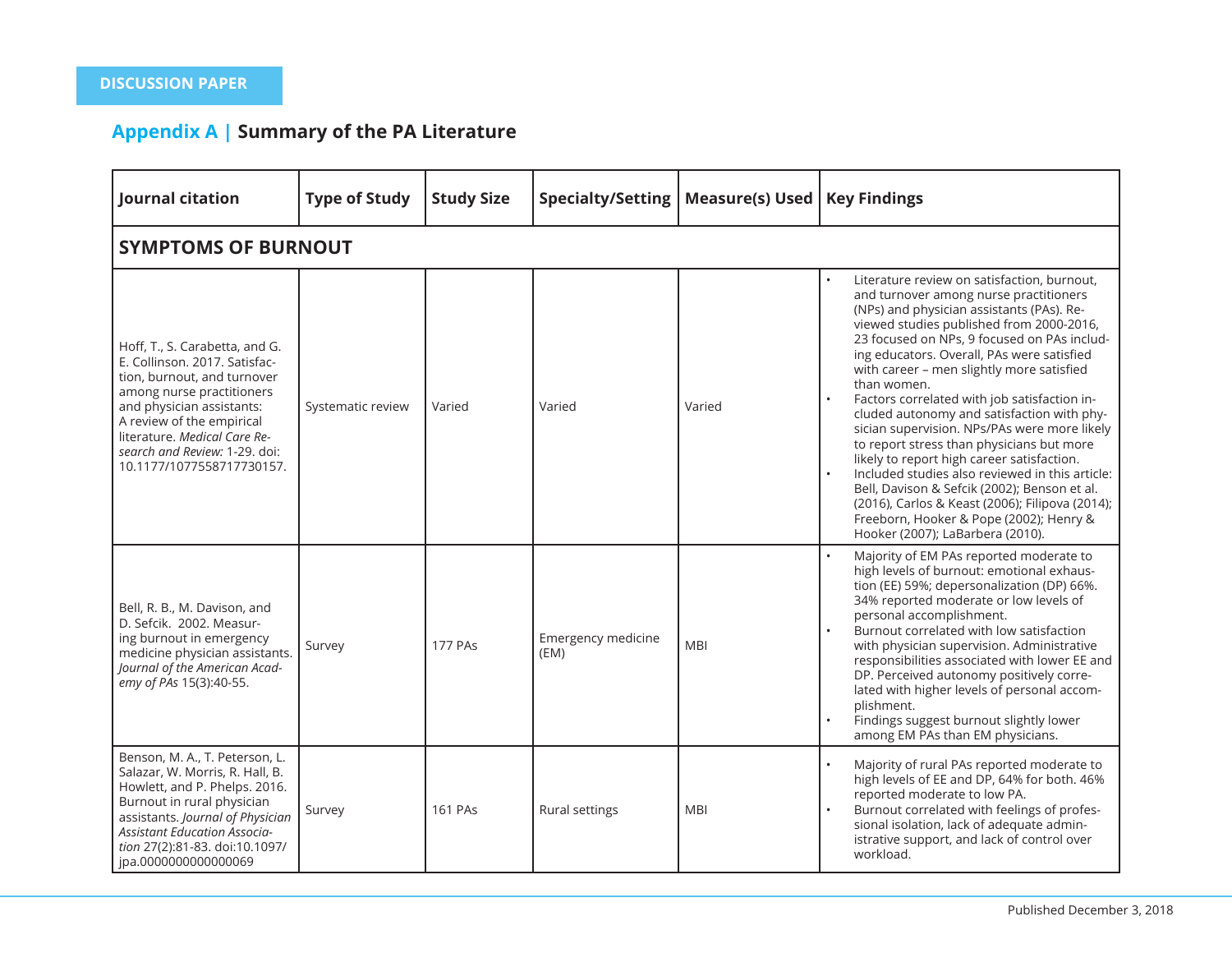| Journal citation                                                                                                                                                                                                                                                                                                                                                      | <b>Type of Study</b>                   | <b>Study Size</b>                                                                                                                                                                                                             | <b>Specialty/Setting</b>       | <b>Measure(s) Used</b>                                             | <b>Key Findings</b>                                                                                                                                                                                                                                                                                                                                                                                                                                     |
|-----------------------------------------------------------------------------------------------------------------------------------------------------------------------------------------------------------------------------------------------------------------------------------------------------------------------------------------------------------------------|----------------------------------------|-------------------------------------------------------------------------------------------------------------------------------------------------------------------------------------------------------------------------------|--------------------------------|--------------------------------------------------------------------|---------------------------------------------------------------------------------------------------------------------------------------------------------------------------------------------------------------------------------------------------------------------------------------------------------------------------------------------------------------------------------------------------------------------------------------------------------|
| <b>SYMPTOMS OF BURNOUT</b>                                                                                                                                                                                                                                                                                                                                            |                                        |                                                                                                                                                                                                                               |                                |                                                                    |                                                                                                                                                                                                                                                                                                                                                                                                                                                         |
| Coplan, B., T. McCall, N.<br>Smith, V. Gellert, and A.<br>Essary. 2018. Burnout, job<br>satisfaction, and stress levels<br>of PAs. Journal of the American<br>Academy of PAs 31(9):42-46.                                                                                                                                                                             | Survey                                 | 7,857 PAs                                                                                                                                                                                                                     | Multiple specialties           | PFI                                                                | Overall PAs reported modest levels of<br>measures reflective of burnout. 21.4% re-<br>ported some degree of cynicism; just 10.4%<br>reported low sense of personal accomplish-<br>ment. > 75% agreed or strongly agreed that<br>they were happy at work.<br>55% reported spending too many hours at<br>work as a significant contributor to stress.<br>A higher percentage of female than male<br>PAs (32.2% vs 25.6%) had quit a job due to<br>stress. |
| Fortney, L., C. Luchterhand, L.<br>Zakletskaia, A. Zgierska, and<br>D. Rakel, 2013. Abbreviated<br>mindfulness intervention for<br>job satisfaction, quality of life,<br>and compassion in primary<br>care clinicians: A pilot study.<br>Annals of Family Medicine<br>11(5): 412-420.                                                                                 | Pre-post<br>intervention<br>evaluation | 3 PAs<br>1 NP<br>26 Physicians                                                                                                                                                                                                | Primary care                   | <b>MBI</b><br>DASS-21<br><b>PSS</b><br><b>RS-14</b><br><b>SCBC</b> | After a mindfulness intervention consisting<br>of a non-residential weekend immersion<br>and 2 follow-up sessions, significant reduc-<br>tions in measures of burnout, depression,<br>anxiety, and stress were measured?                                                                                                                                                                                                                                |
| Kamal, A. H., J. H. Bull, S.<br>P. Wolf, K. M. Swetz, T. D.<br>Shanafelt, K. Ast, D. Kavalie-<br>ratos, C. T. Sinclair, and A. P.<br>Abernethy. 2016. Prevalence<br>and predictors of burnout<br>among hospice and pal-<br>liative care clinicians in the<br>U.S. Journal of Pain Symptom<br>Management 51(4):690-696.<br>doi:10.1016/j.jpainsym-<br>man.2015.10.020. | Survey                                 | 113 PAs/NPs<br>691 Physicians<br>66 Registered<br>Nurses (RNs)<br>36 Masters of<br>Social Work<br>(MSWs)<br>34 Masters<br>of Science in<br>Nursing (MSN)<br>/ Clinical Nurse<br>Specialists (CNS)<br>21 Chaplains<br>59 Other | Hospice and palliative<br>care | <b>MBI</b>                                                         | Majority of clinicians reported high EE 62%;<br>24% had high DP.<br>Factors associated with higher burnout<br>included: working in smaller organiza-<br>tion, working longer, age < 50 y/o, working<br>weekends.<br>High EE or DP significantly higher in non-<br>$\bullet$<br>physician clinicians (66% vs 60%).                                                                                                                                       |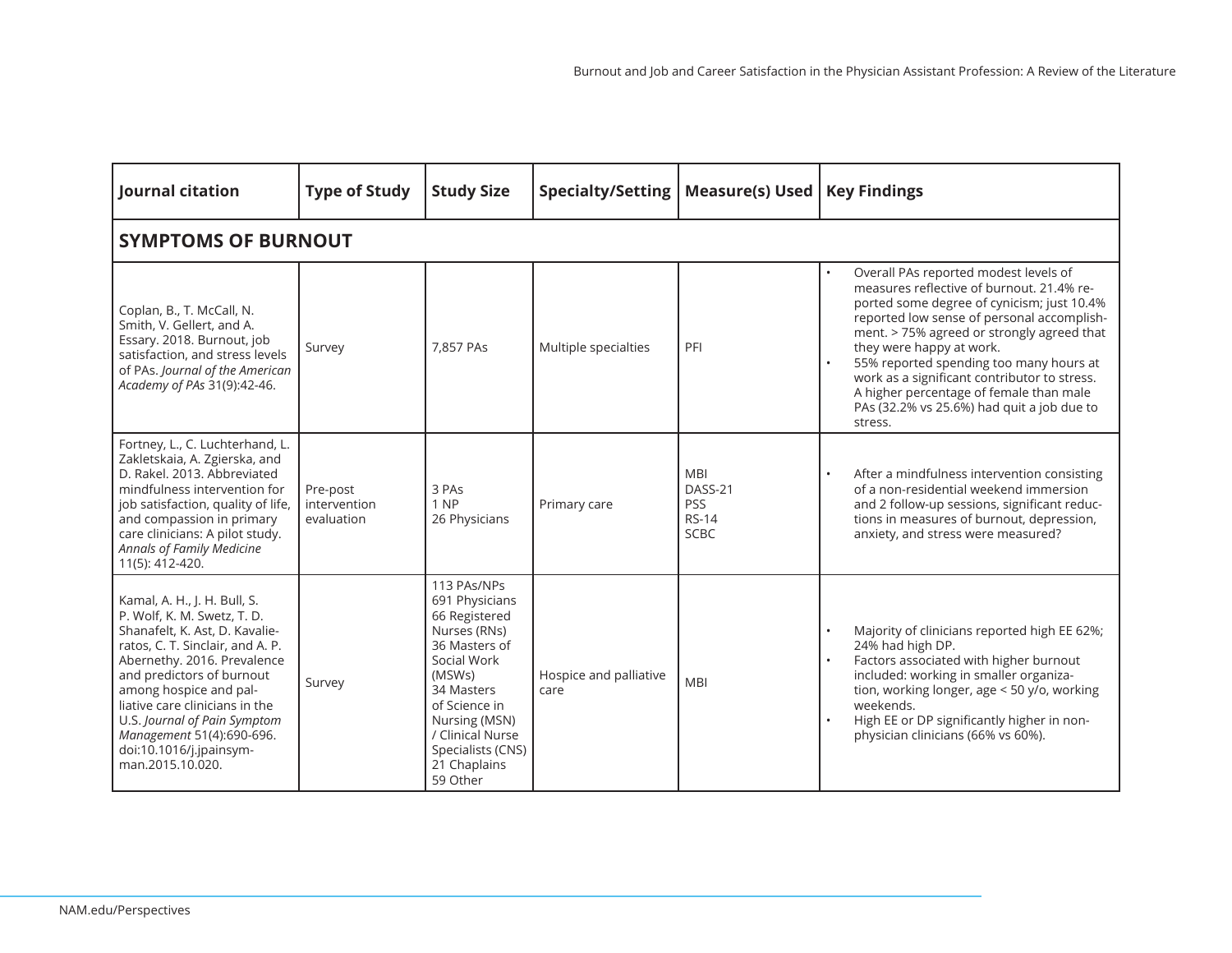| Journal citation                                                                                                                                                                                                                                                                                                                                                                                                                                  | <b>Type of Study</b>                   | <b>Study Size</b>                                  | Specialty/Setting              | Measure(s) Used   Key Findings                   |                                                                                                                                                                                                                                                                                                                                             |  |  |  |  |  |  |
|---------------------------------------------------------------------------------------------------------------------------------------------------------------------------------------------------------------------------------------------------------------------------------------------------------------------------------------------------------------------------------------------------------------------------------------------------|----------------------------------------|----------------------------------------------------|--------------------------------|--------------------------------------------------|---------------------------------------------------------------------------------------------------------------------------------------------------------------------------------------------------------------------------------------------------------------------------------------------------------------------------------------------|--|--|--|--|--|--|
|                                                                                                                                                                                                                                                                                                                                                                                                                                                   | <b>SYMPTOMS OF BURNOUT</b>             |                                                    |                                |                                                  |                                                                                                                                                                                                                                                                                                                                             |  |  |  |  |  |  |
| Kavalieratos, D., D. Siconolfi,<br>J. Bull, K. Steinhauser, and A.<br>Kamal. 2016. "It's like heart<br>failure: It's chronic and it will<br>kill you": A qualitative analysis<br>of burnout among hospice<br>and palliative care clinicians.<br>Journal of Pain Symptom<br>Management 53(5):901-910.<br>e1. doi:10.1016/j.jpainsym-<br>man.2015.12.299.                                                                                           | Qualitative study<br>(focus groups)    | 1 PA<br>3 NPs<br>14 Physicians<br>2 Social workers | Hospice and palliative<br>care | N/A                                              | Common sources of burnout included: in-<br>creasing workloads, tensions between non-<br>specialists and palliative care specialists, and<br>regulatory issues.<br>Participant-proposed solutions included:<br>promotion of generalist-provided palliative<br>care and organizational support for self-<br>care.                             |  |  |  |  |  |  |
| Knox, M., R. Willard-Grace,<br>B. Huang, and K. Grumbach.<br>2018. Maslach Burnout<br>Inventory and a self-defined,<br>single-item burnout measure<br>produce different clinician<br>and staff burnout estimates.<br>Journal of General Internal<br>Medicine 33(8):1344-1351.<br>doi:10.1007/s11606-018-<br>4507-6.                                                                                                                               | Survey                                 | 444 Clinicians<br>606 Staff                        | Primary care clinics           | <b>MBI</b><br>Other (Self-defined<br>measure)    | 52% of clinicians and 46% of staff reported<br>high MBI-measured EE or high cynicism.<br>The self-defined measure for burnout<br>missed 50% of clinicians and 41% of staff<br>that reported burnout using MBI.<br>Strong team culture was associated with<br>$\bullet$<br>lower burnout as measured by MBI and the<br>self-defined measure. |  |  |  |  |  |  |
| Linzer, M., S. Poplau, E. Gross-<br>man, A. Varkey, S. Yale, E.<br>Williams, L. Hicks, R. L. Brown,<br>J. Wallock, D. Kohnhorst, and<br>M. Barbouche. 2015. A cluster<br>randomized trial of interven-<br>tions to improve work condi-<br>tions and clinician burnout<br>in primary care: Results from<br>the Healthy Work Place (HWP)<br>Study. Journal of General<br>Internal Medicine 30(8):1105-<br>1111. doi: 10.1007/s11606-<br>015-3235-4. | Pre-post<br>intervention<br>evaluation | 22 PAs/NPs<br>144 Physicians                       | Primary care                   | Other (Measures<br>adapted from MEMO<br>and PWS) | More intervention clinicians (compared<br>to controls) showed less burnout (21.8%<br>vs 7.1%) and more satisfaction (23.1% vs<br>10.0%).<br>Burnout was more likely to improve with<br>workflow and quality improvement interven-<br>tions. Clinician satisfaction was more likely<br>to improve with communication interven-<br>tions.     |  |  |  |  |  |  |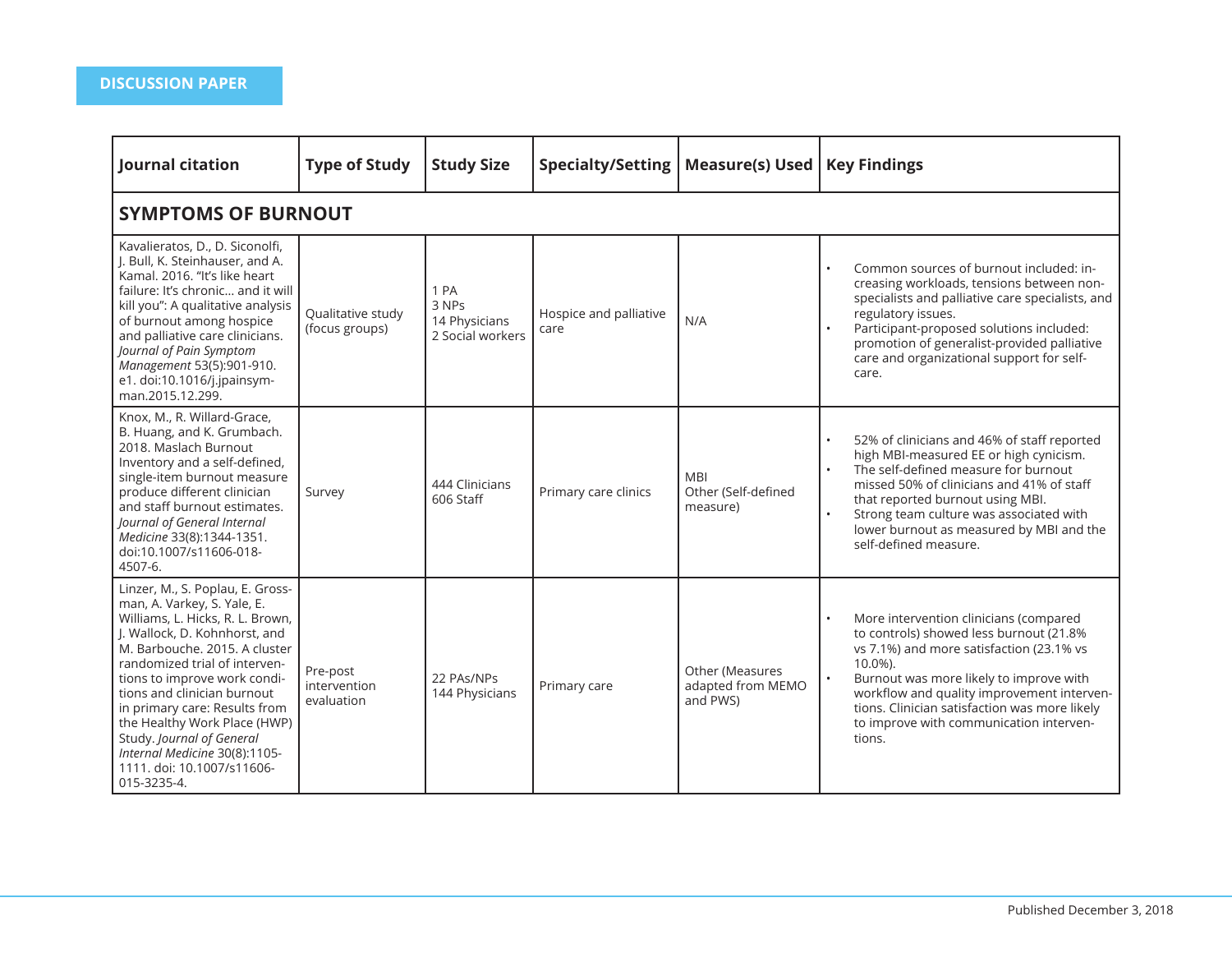| Journal citation                                                                                                                                                                                                                                                                                                                                     | <b>Type of Study</b>                  | <b>Study Size</b>                                                                                                                        | <b>Specialty/Setting</b>                       | <b>Measure(s) Used</b> | <b>Key Findings</b>                                                                                                                                                                                                                                                                                                                                                                                                        |  |  |  |  |  |  |
|------------------------------------------------------------------------------------------------------------------------------------------------------------------------------------------------------------------------------------------------------------------------------------------------------------------------------------------------------|---------------------------------------|------------------------------------------------------------------------------------------------------------------------------------------|------------------------------------------------|------------------------|----------------------------------------------------------------------------------------------------------------------------------------------------------------------------------------------------------------------------------------------------------------------------------------------------------------------------------------------------------------------------------------------------------------------------|--|--|--|--|--|--|
|                                                                                                                                                                                                                                                                                                                                                      | <b>SYMPTOMS OF BURNOUT</b>            |                                                                                                                                          |                                                |                        |                                                                                                                                                                                                                                                                                                                                                                                                                            |  |  |  |  |  |  |
| Meredith, L. S., N. S. Hack-<br>barth, J. Darling, H. P. Rodri-<br>guez, S. E. Stockdale, K. M.<br>Cordasco, E. M. Yano, and L.<br>V. Rubenstein, 2015. Emotion-<br>al exhaustion in primary care<br>during early implementation<br>of the VA's medical home<br>transformation. Medical Care<br>53(3):253-260. doi:10.1097/<br>mlr.0000000000000303. | Survey                                | 5 PAs<br>55 NPs<br>131 Physicians                                                                                                        | Primary care: VA<br>system                     | <b>MBI</b>             | 53% of primary care clinicians and 43% of<br>staff reported high EE during early stage<br>implementation of VA medical home trans-<br>formation.<br>Women and non-Latino respondents<br>(regardless of gender) reported higher EE.<br>Higher efficacy for change and participatory<br>decision-making was associated with lower<br>EE.                                                                                     |  |  |  |  |  |  |
| Reid, R. J., P. A. Fishman, O.<br>Yu, T. R. Ross, J. T. Tufano, M.<br>P. Soman, and E. B. Larson.<br>2009. Patient-centered medi-<br>cal home demonstration: A<br>prospective, quasi-exper-<br>imental, before and after<br>evaluation. American Journal<br>of Managed Care 15(9):e71-<br>e87.                                                       | Pre-post interven-<br>tion evaluation | PAs/Physicians<br>Other clinical<br>staff<br>$(82 \text{ total})$                                                                        | Patient-centered<br>medical homes<br>(PCMH)    | <b>MBI</b>             | At baseline, one third of staff (clinicians and<br>other staff) at both the PCMH (intervention)<br>and control clinics had EE. One year after<br>PCMH implementation, 10% of staff at the<br>PCMH reported high EE compared to 30% at<br>the control clinics.                                                                                                                                                              |  |  |  |  |  |  |
| Spinelli, W. M., K. M.<br>Fernstrom, H. Britt, and<br>R. Pratt. 2016. "Seeing the<br>patient is the joy": A focus<br>group analysis of burnout<br>in outpatient providers.<br>Family Medicine 48(4):273-<br>277.                                                                                                                                     | Qualitative study<br>(focus groups)   | 36 Primary<br>care PAs/NPs<br>or Physicians<br>8 Specialist<br>providers<br>(audiology,<br>chiropractic,<br>surgery, men-<br>tal health) | Outpatient clinics:<br>Single health<br>system | N/A                    | Three competing tensions contributed<br>to provider burnout: new requirements<br>in the work environment (e.g. increased<br>leader and patient demands), tension<br>between direct and indirect patient<br>care tasks (e.g. decreased leadership<br>commitment to direct patient care),<br>and "e-stress" due to digital presence in<br>providers' work lives (e.g. frustrations<br>with electronic health records (EHR)). |  |  |  |  |  |  |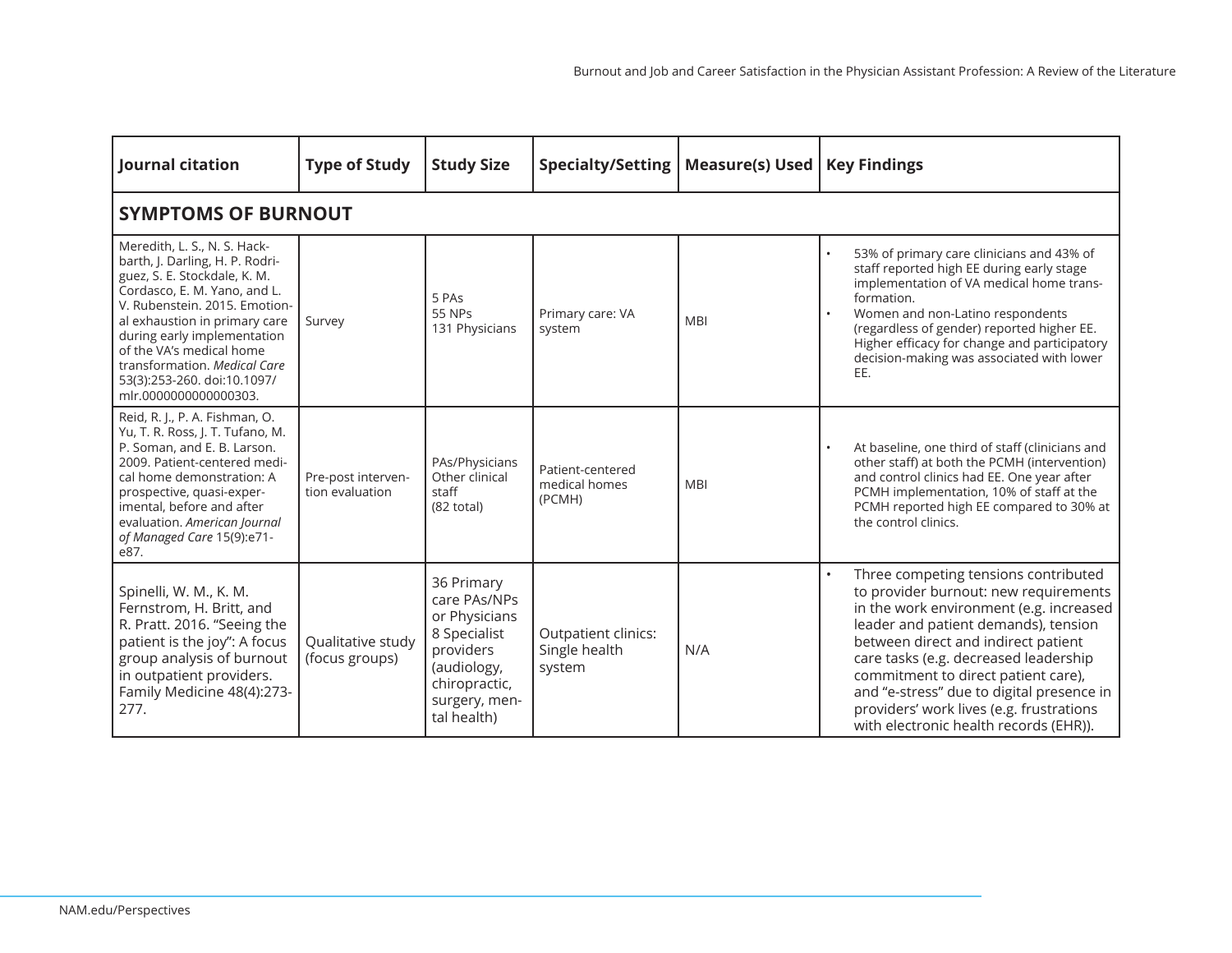| Journal citation                                                                                                                                                                                                                                                                                                         | <b>Type of Study</b>               | <b>Study Size</b>                   | <b>Specialty/Setting</b>                         | <b>Measure(s) Used</b>                                       | <b>Key Findings</b>                                                                                                                                                                                                                                                                                                                                                                                                                                                                                                                                |  |  |  |  |  |
|--------------------------------------------------------------------------------------------------------------------------------------------------------------------------------------------------------------------------------------------------------------------------------------------------------------------------|------------------------------------|-------------------------------------|--------------------------------------------------|--------------------------------------------------------------|----------------------------------------------------------------------------------------------------------------------------------------------------------------------------------------------------------------------------------------------------------------------------------------------------------------------------------------------------------------------------------------------------------------------------------------------------------------------------------------------------------------------------------------------------|--|--|--|--|--|
| <b>SYMPTOMS OF BURNOUT</b>                                                                                                                                                                                                                                                                                               |                                    |                                     |                                                  |                                                              |                                                                                                                                                                                                                                                                                                                                                                                                                                                                                                                                                    |  |  |  |  |  |
| Tetzlaff, E. D., H. M. Hyl-<br>ton, L. Demora, K. Ruth,<br>and Y. N. Wong. 2018.<br>National study of burnout<br>and career satisfaction<br>among physician assis-<br>tants in oncology: Impli-<br>cations for team-based<br>care. Journal of Oncol-<br>ogy Practice 14(1):e11-<br>e22. doi:10.1200/<br>jop.2017.025544. | Survey                             | <b>250 PAs</b>                      | Oncology                                         | <b>MBI</b>                                                   | 34.8% of oncology PAs reported profes-<br>sional burnout; 30.4% had high EE,<br>17.6% had high DP, and 19.6% had low<br>personal accomplishment.<br>Satisfaction with oncology specialty and<br>$\bullet$<br>PA career were both very high (88.8%<br>and 86.4%).<br>Factors positively associated with high-<br>$\bullet$<br>er burnout included: higher number<br>of work hours, greater time spent on<br>indirect patient care, not feeling valued<br>by supervising physician, and not feel-<br>ing encouraged to pursue professional<br>goals. |  |  |  |  |  |
| Varner, D. F. and B. K. Foutch.<br>2014. Depression and<br>burnout symptoms among<br>Air Force family medicine<br>providers. Journal of the<br>American Academy of PAs<br>27(5):42-46. doi:10.1097/01.<br>jaa.0000446373.63790.c9.                                                                                       | Survey                             | 61 PAs<br>3 NPs<br>86 Physicians    | Active duty Air Force:<br>Family medicine        | <b>MBI</b><br>PHQ-9                                          | Majority of family medicine clinicians re-<br>ported moderate to high levels of EE 59%;<br>34% reported moderate to high levels of DP.<br>95% had moderate to high levels of profes-<br>sional satisfaction with primary care.<br>84% had some degree of depression as<br>measured by the PHQ-9.<br>There were no statistically significant differ-<br>ences between PAs/NPs and physicians.                                                                                                                                                       |  |  |  |  |  |
| Walters, T. A., E. P. Matthews,<br>and J. I. Dailey. 2014. Burnout<br>in army health care providers.<br>Military Medicine 179(9):1006-<br>1012. doi:10.7205/milmed-<br>d-14-00058.                                                                                                                                       | Survey                             | 18 PAs<br>9 Physicians<br>26 Medics | Army health care:<br>Single location             | <b>MBI</b><br>AWS                                            | Majority of army clinicians reported high EE<br>69.8% and high DP 67.9%. Just 28.3% had<br>low professional accomplishment.<br>PAs had more EE and DP than combat med-<br>ics but levels not statistically different from<br>physician levels.                                                                                                                                                                                                                                                                                                     |  |  |  |  |  |
| Waddimba, A. C., M. A.<br>Nieves, M. Scribani, N. Krupa,<br>P. Jenkins, and J. May. 2015.<br>Predictors of burnout among<br>physicians and advanced-<br>practice clinicians in central<br>New York. Journal of Hospital<br>Administration 4(6):21-<br>30.                                                                | Prospective<br>observational study | 126 PAs/NPs<br>182 Physicians       | Rural-based,<br>Integrated healthcare<br>network | Other (5-level Likert<br>-item single measure<br>of burnout) | A minority of clinicians were burnt out/<br>burning out (3-5 on the single Likert-item<br>measure) 32.8%.<br>Predictors of clinician burnout included:<br>heavy workload, frequent dissatisfaction<br>with practice, serving on a small unit, and<br>low resilience.<br>Profession, specialty, autonomy, and sup-<br>port staffing not significantly associated with<br>burnout.                                                                                                                                                                   |  |  |  |  |  |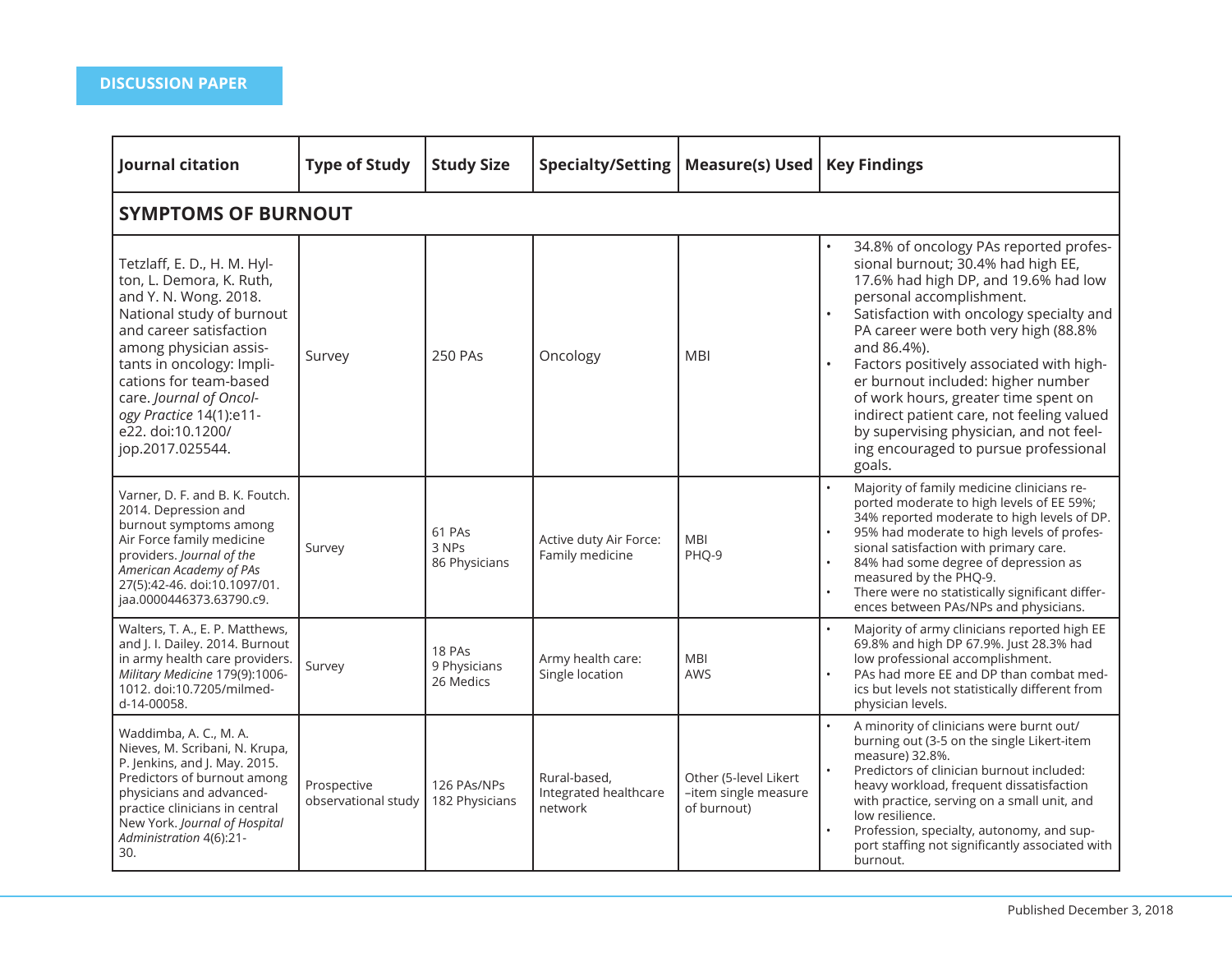| Journal citation                                                                                                                                                                                                                                                                                               | <b>Type of Study</b>               | <b>Study Size</b>                            | <b>Specialty/Setting</b>                         | <b>Measure(s) Used</b>                                                        | <b>Key Findings</b>                                                                                                                                                                                                                                                                                                                      |  |  |  |  |  |
|----------------------------------------------------------------------------------------------------------------------------------------------------------------------------------------------------------------------------------------------------------------------------------------------------------------|------------------------------------|----------------------------------------------|--------------------------------------------------|-------------------------------------------------------------------------------|------------------------------------------------------------------------------------------------------------------------------------------------------------------------------------------------------------------------------------------------------------------------------------------------------------------------------------------|--|--|--|--|--|
| <b>SYMPTOMS OF BURNOUT</b>                                                                                                                                                                                                                                                                                     |                                    |                                              |                                                  |                                                                               |                                                                                                                                                                                                                                                                                                                                          |  |  |  |  |  |
| Waddimba, A. C., M. Scribani,<br>M. A. Nieves, N. Krupa, J. J.<br>May, and P. Jenkins. 2016. Val-<br>idation of single-item screen-<br>ing measures for provider<br>burnout in a rural health care<br>network. Evaluation & the<br>Health Professions 39(2):215-<br>225. doi: 10.1177/016327871<br>5573866.    | Prospective<br>observational study | 126 PAs/NPs<br>182 Physicians                | Rural-based.<br>Integrated healthcare<br>network | <b>MBI</b><br><b>PWS</b>                                                      | A minority of clinicians reported high levels<br>of EE 36.1% and DP 9.9% (MBI subscales).<br>The PWS single-item measure for burnout<br>significantly predicted high EE but not low<br>EE and significantly predicted low DP but not<br>high DP.                                                                                         |  |  |  |  |  |
| Whitebird, R. R., L. I. Solberg,<br>A. L. Crain, R. C. Rossom, A.<br>Beck, C. Neely, M. Dreskin,<br>and K. J. Coleman.                                                                                                                                                                                         | Survey                             | 578 Physicians<br>56 NPs<br>57 PAs           | Primary care for<br>complex patients             | Other (Single-item<br>from MEMO and<br>Health Tracking Physi-<br>cian Survey) | Majority of the respondents were physicians<br>$(82%)$ .<br>Higher percentage of PAs and NPs (95%)<br>satisfied with their career, compared to<br>physicians (82%).<br>31% of clinicians reported symptoms of<br>burnout, but no differences by gender.<br>More years in clinical practice correlated<br>with increased risk of burnout. |  |  |  |  |  |
| Willard-Grace, R., D. Hessler,<br>E. Rogers, K. Dube, T. Boden-<br>heimer, and K. Grumbach.<br>2014. Team structure and<br>culture are associated with<br>lower burnout in primary<br>care. Journal of the American<br><b>Board of Family Medicine</b><br>27(2):229-238. doi:10.3122/<br>jabfm.2014.02.130215. | Survey                             | 31 PAs/NPs<br>115 Physicians<br>85 Residents | Primary care clinics                             | MBI-EE                                                                        | A majority of clinicians reported high levels<br>of EE 60%.<br>Clinician exhaustion positively correlated<br>with being in transition to an EHR and being<br>a resident.<br>Lower exhaustion was associated with tight<br>team structure and perceptions of greater<br>team culture. Pattern was the same for<br>physicians and PAs/NPs. |  |  |  |  |  |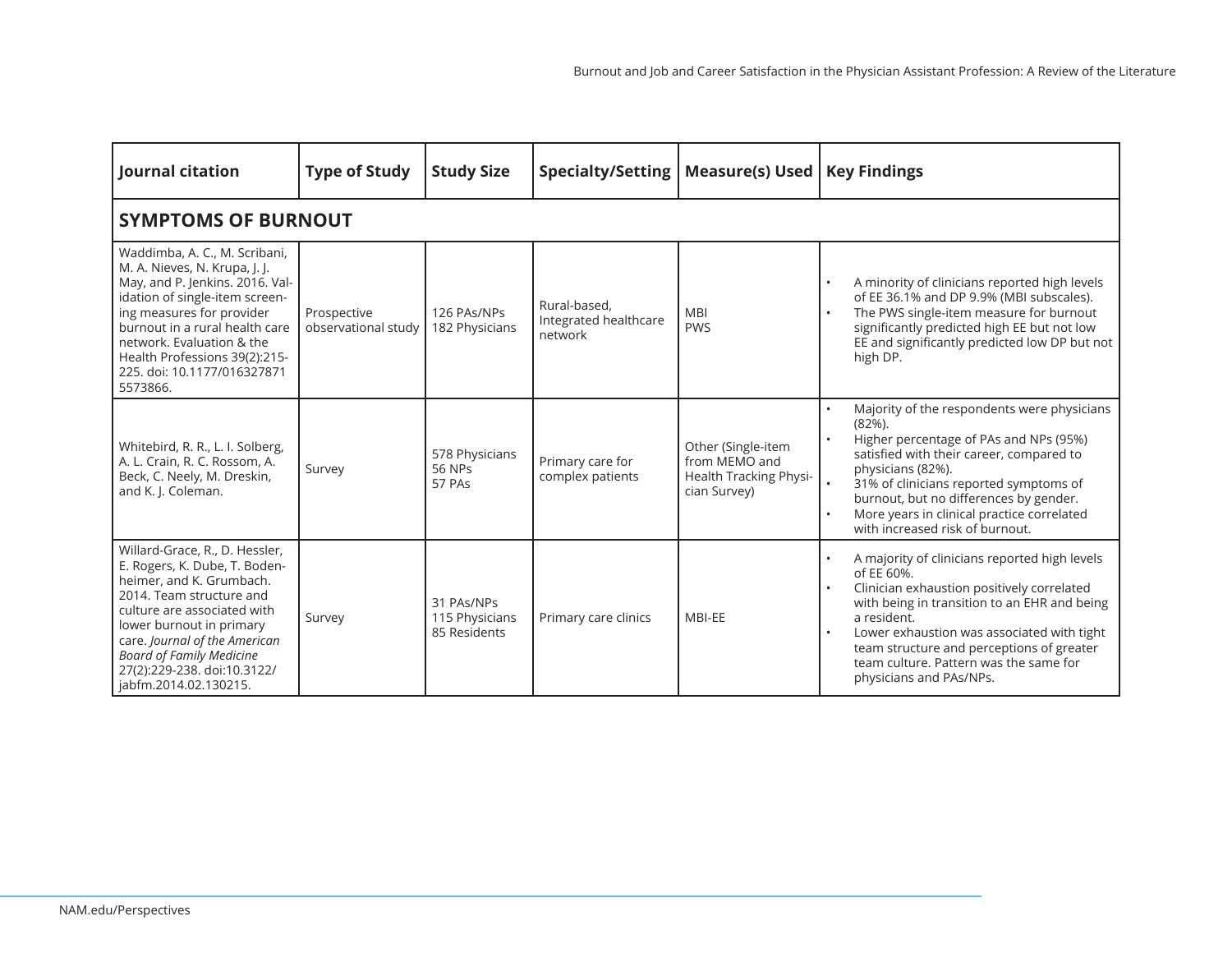| Journal citation                                                                                                                                                                                                                                                     | <b>Type of Study</b> | <b>Study Size</b>        | <b>Specialty/Setting</b> | <b>Measure(s) Used</b> | <b>Key Findings</b>                                                                                                                                                                                                                                                                                                                                                                                                                                                                                                                           |  |  |  |  |  |
|----------------------------------------------------------------------------------------------------------------------------------------------------------------------------------------------------------------------------------------------------------------------|----------------------|--------------------------|--------------------------|------------------------|-----------------------------------------------------------------------------------------------------------------------------------------------------------------------------------------------------------------------------------------------------------------------------------------------------------------------------------------------------------------------------------------------------------------------------------------------------------------------------------------------------------------------------------------------|--|--|--|--|--|
| <b>JOB AND CAREER SATISFACTION</b>                                                                                                                                                                                                                                   |                      |                          |                          |                        |                                                                                                                                                                                                                                                                                                                                                                                                                                                                                                                                               |  |  |  |  |  |
| Hooker, R. S., L. Kuilman,<br>and C. M. Everett. Physician<br>Assistant Job Satisfaction.<br>2015. Journal of Physi-<br>cian Assistant Education.<br>26(4):176-186. doi:10.1097/<br>ipa.0000000000000047.                                                            | Narrative review     | Varied                   | Varied                   | Varied                 | Literature review on PA job satisfaction.<br>Reviewed 29 studies published from 1968-<br>2003.<br>Most studies revealed high job satisfaction.<br>The most consistent factors positively asso-<br>ciated with job satisfaction were compensa-<br>tion and autonomy. Limited opportunity for<br>advancement was associated with dissatis-<br>faction.<br>Included studies also reviewed in this ar-<br>ticle: Barnes & Hooker (2001); Bell, Davison<br>& Sefcik (2002); Freeborn, Hooker & Pope<br>(2002); LaBarbera (2004); LaBarbera (2010). |  |  |  |  |  |
| Barnes, D. and R. S. Hooker.<br>2001. Physician assistant<br>entrepreneurs. Physician As-<br>sistant 25(10):36-41                                                                                                                                                    | Survey               | 57 Self-<br>employed PAs | Multiple specialties     | Other                  | A majority of self-employed PAs rated all as-<br>sessed aspects of job satisfaction as excel-<br>lent (e.g. 88% reported excellent supervising<br>physician support).<br>Self-employed PAs rated aspects of job sat-<br>isfaction (e.g. patient respect) more highly<br>than PAs in general.                                                                                                                                                                                                                                                  |  |  |  |  |  |
| Biscardi, C. A., J. Mitchell, S.<br>Simpkins, and G. Pinto Zipp.<br>2013. Practice characteristics<br>and lifestyle choices of men<br>and women physician assis-<br>tants and the relationship to<br>career satisfaction. Journal of<br>Allied Health 42(3):157-162. | Survey               | <b>182 PAs</b>           | Multiple specialties     | Other                  | 65% of both men and women completely<br>agreed that they were satisfied with career.<br>83% felt they could balance personal and<br>professional responsibilities.<br>No gender-related differences in career<br>satisfaction.                                                                                                                                                                                                                                                                                                                |  |  |  |  |  |
| Carlos, R. C. and K. C. Keast.<br>2006. Radiology physician ex-<br>tenders and their perspective<br>in their own words. Journal of<br>the American College of Radiol-<br>ogy 3(3):190-193.                                                                           | Qualitative study    | 7 PAs                    | Radiology                | N/A                    | Vocational satisfaction was positively<br>influenced by helping others, teaching, and<br>concordant PA and supervising physician<br>expectations.                                                                                                                                                                                                                                                                                                                                                                                             |  |  |  |  |  |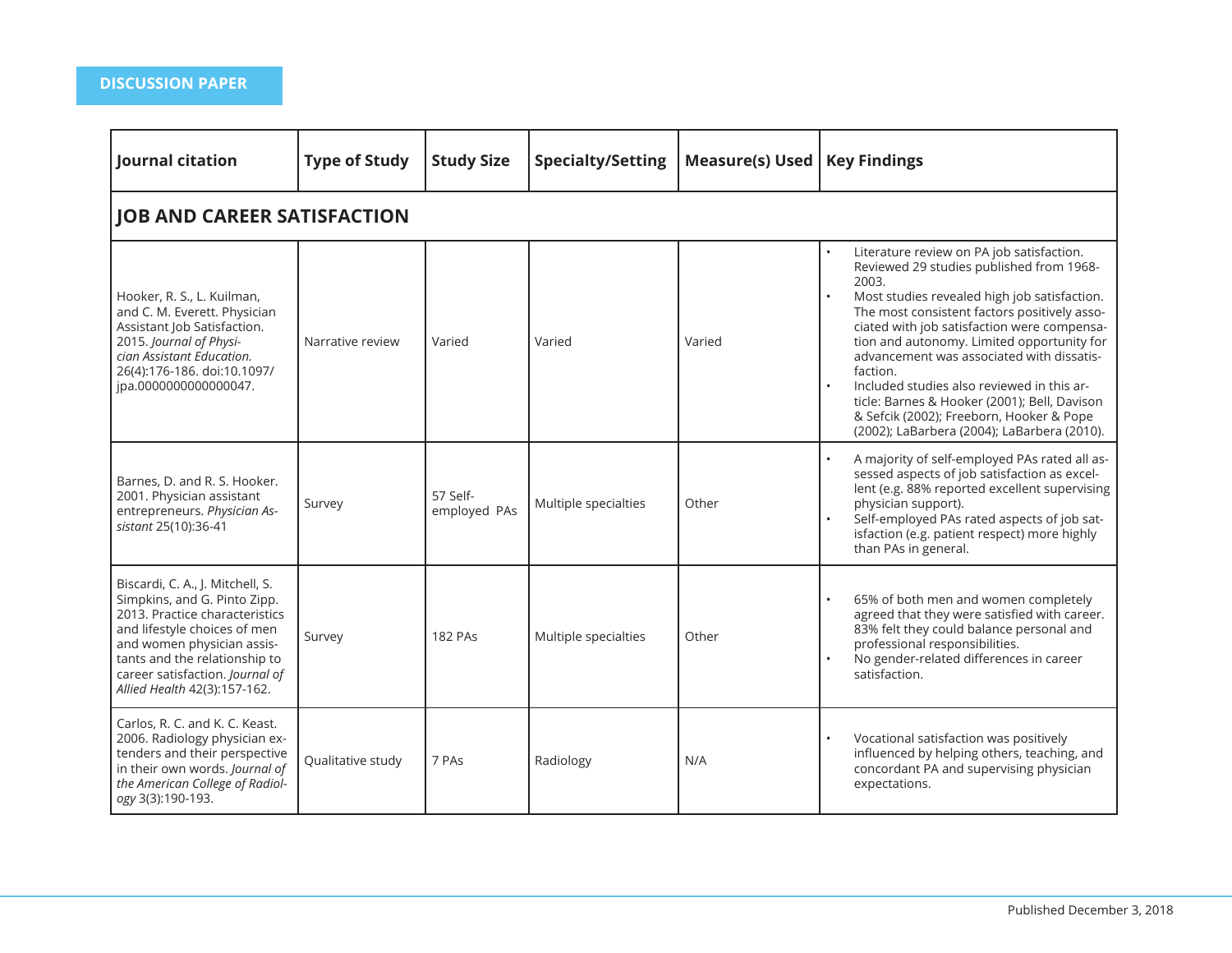| Journal citation                                                                                                                                                                                                                            | <b>Type of Study</b>               | <b>Study Size</b>            | <b>Specialty/Setting</b> | Measure(s) Used | <b>Key Findings</b>                                                                                                                                                                                                                                                                                                                                                                                                                                                              |  |  |  |  |  |  |
|---------------------------------------------------------------------------------------------------------------------------------------------------------------------------------------------------------------------------------------------|------------------------------------|------------------------------|--------------------------|-----------------|----------------------------------------------------------------------------------------------------------------------------------------------------------------------------------------------------------------------------------------------------------------------------------------------------------------------------------------------------------------------------------------------------------------------------------------------------------------------------------|--|--|--|--|--|--|
|                                                                                                                                                                                                                                             | <b>JOB AND CAREER SATISFACTION</b> |                              |                          |                 |                                                                                                                                                                                                                                                                                                                                                                                                                                                                                  |  |  |  |  |  |  |
| Filipova, A. A. 2014 Factors<br>influencing the satisfaction<br>of rural physician assis-<br>tants. Journal of Allied Health<br>43(1):22-31.                                                                                                | Survey                             | 414 PAs                      | Rural settings           | Other           | Rural PAs were most satisfied with their<br>autonomy, supervising physician, and<br>community. They were least satisfied with<br>workload and salary.<br>The strongest predictor of job satisfaction<br>was community satisfaction.<br>Compared to whites, African American and<br>Native American PAs were less satisfied<br>with: professional respect, supervising phy-<br>sician, and autonomy. Hispanic/Latino PAs<br>were less satisfied with autonomy.                    |  |  |  |  |  |  |
| Freeborn, D. K., R. S. Hooker,<br>and C. R. Pope. 2002. Satis-<br>faction and well-being of pri-<br>mary care providers in man-<br>aged care. Evaluation & the<br>Health Professions 25(2):239-<br>254. doi: 10.1177/016787020<br>25002008. | Survey                             | 64 PAs/NPs<br>204 physicians | Managed care system      | Other           | PAs/NPs were satisfied with level of<br>autonomy and with most aspects of the<br>practice setting. PAs/NPs and physicians<br>were dissatisfied with patient load and time<br>with patients.<br>PAs/NPs were more likely than physicians<br>to report significant stress on a daily basis<br>(61% vs 42%) and less likely to choose the<br>practice setting again.<br>A higher proportion of PAs/NPs than<br>physicians reported satisfaction with their<br>careers (93% vs 82%). |  |  |  |  |  |  |
| LaBarbera, D. M. 2010. Gen-<br>der differences in the voca-<br>tional satisfaction of physician<br>assistants. Journal of the Amer-<br>ican Academy of PAs 23(10):33-<br>34,36-39.doi:10.1097/01720610-<br>201010000-00007.                 | Survey                             | 1.137 PAs                    | Multiple specialties     | Other           | The majority of PAs were satisfied with<br>their career choice 94%; 74% were very or<br>extremely satisfied.<br>Men were slightly more satisfied with<br>career and specialty choice than women<br>but women were slightly more likely to refer<br>others to the PA profession.                                                                                                                                                                                                  |  |  |  |  |  |  |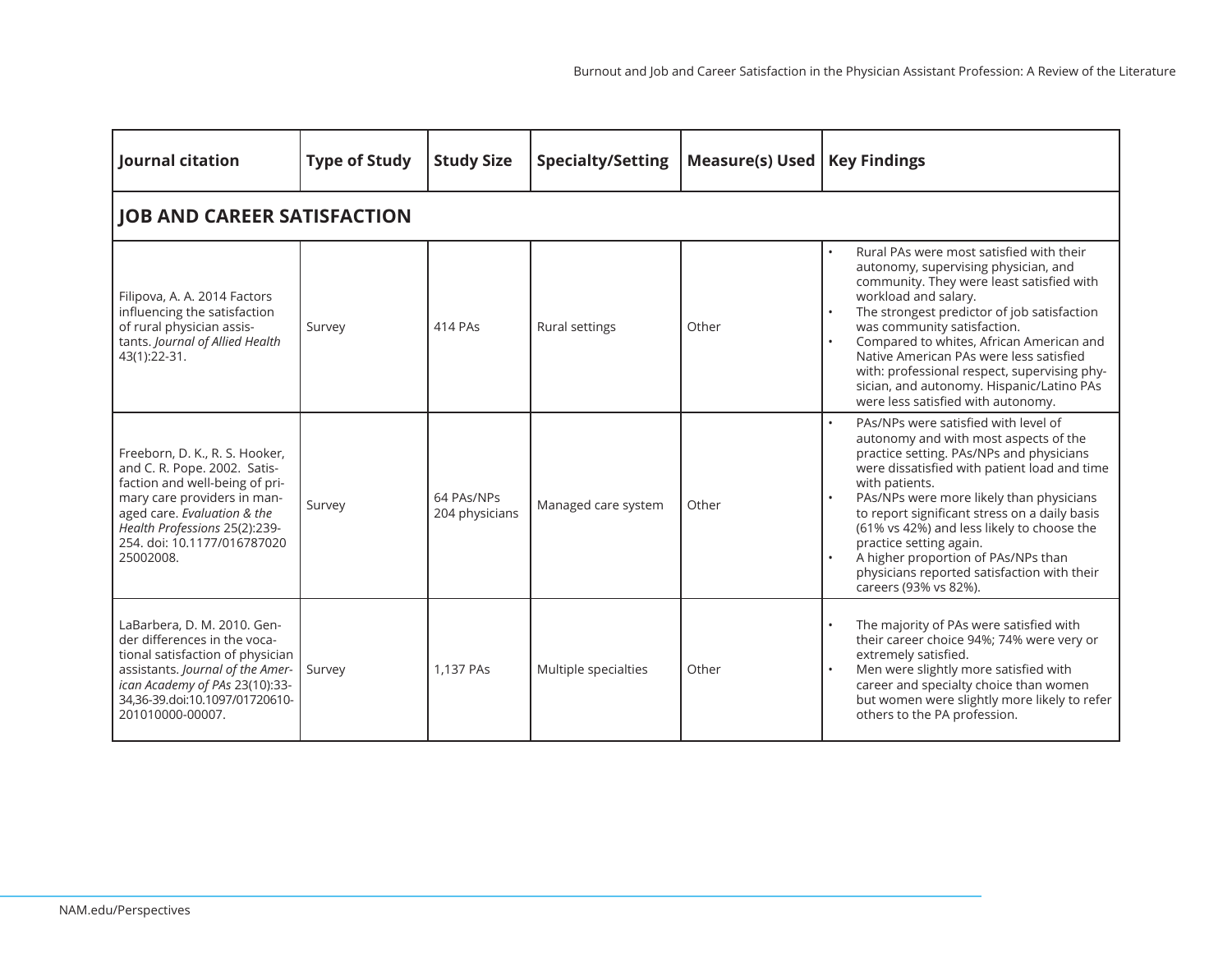| Journal citation                                                                                                                                                                                                                        | <b>Type of Study</b>                  | <b>Study Size</b>            | <b>Specialty/Setting</b>                                            | Measure(s) Used | <b>Key Findings</b>                                                                                                                                                                                                                                                                                                                                                                                                                                                                                                                                                                                                    |  |  |  |  |  |
|-----------------------------------------------------------------------------------------------------------------------------------------------------------------------------------------------------------------------------------------|---------------------------------------|------------------------------|---------------------------------------------------------------------|-----------------|------------------------------------------------------------------------------------------------------------------------------------------------------------------------------------------------------------------------------------------------------------------------------------------------------------------------------------------------------------------------------------------------------------------------------------------------------------------------------------------------------------------------------------------------------------------------------------------------------------------------|--|--|--|--|--|
| <b>JOB AND CAREER SATISFACTION</b>                                                                                                                                                                                                      |                                       |                              |                                                                     |                 |                                                                                                                                                                                                                                                                                                                                                                                                                                                                                                                                                                                                                        |  |  |  |  |  |
| LaBarbera, D. M. 2004.<br>Physician assistant vocational<br>satisfaction. Journal of the<br>American Academy of PAs<br>17(10):34-36,38,40,51.                                                                                           | Survey                                | 1,137 PAs                    | Multiple specialties                                                | Other           | Large majority of PAs were satisfied with<br>their career choice; 80% were satisfied with<br>their current job.<br>Helping others and teamwork were among<br>the factors contributing to satisfaction. A<br>unique factor contributing to dissatisfaction<br>was misunderstood PA role.                                                                                                                                                                                                                                                                                                                                |  |  |  |  |  |
| Linzer, M., C. Sinsky, S.<br>Poplau, R. Brown, and<br>E. Williams. 2017. Joy in<br>medical practice: Clinician<br>satisfaction in the Healthy<br>Work Place Trial. Health<br>Affairs 36(10):1808-1814.<br>doi:10.1377/hlthaff.2017.0790 | Pre-post interven-<br>tion evaluation | 22 PAs/NPs<br>146 Physicians | Primary care                                                        | Other           | At baseline, 74% of clinicians had job<br>satisfaction. One year later, after practice-<br>selected changes to improve work condi-<br>tions were implemented in intervention<br>groups, 16% of clinicians reported improved<br>satisfaction.<br>Clinicians whose satisfaction improved<br>(compared to those whose did not) were<br>three times more likely to report reduced<br>burnout and eight times more likely to have<br>reduced intention to leave.<br>Satisfaction was associated with less chaos.<br>more cohesion, and better communication<br>but not with higher quality care or fewer<br>medical errors. |  |  |  |  |  |
| Nelson, S., and R. S. Hooker.<br>Physician assistants and<br>nurse practitioners in rural<br>Washington emergency<br>departments. 2016. Journal<br>of Physician Assist Education<br>27(2):56-62. doi:10.1097/<br>jpa.0000000000000074   | Mixed methods                         | 31 PAs/NPs                   | Critical access hospital<br><b>Emergency Depart-</b><br>ments (EDs) | Other           | All 16 rural ED PAs interviewed were satis-<br>fied or very satisfied with their PA career.<br>A third felt autonomy was a benefit to their<br>role in a rural ED; 56% felt living in a small<br>town was also a benefit.                                                                                                                                                                                                                                                                                                                                                                                              |  |  |  |  |  |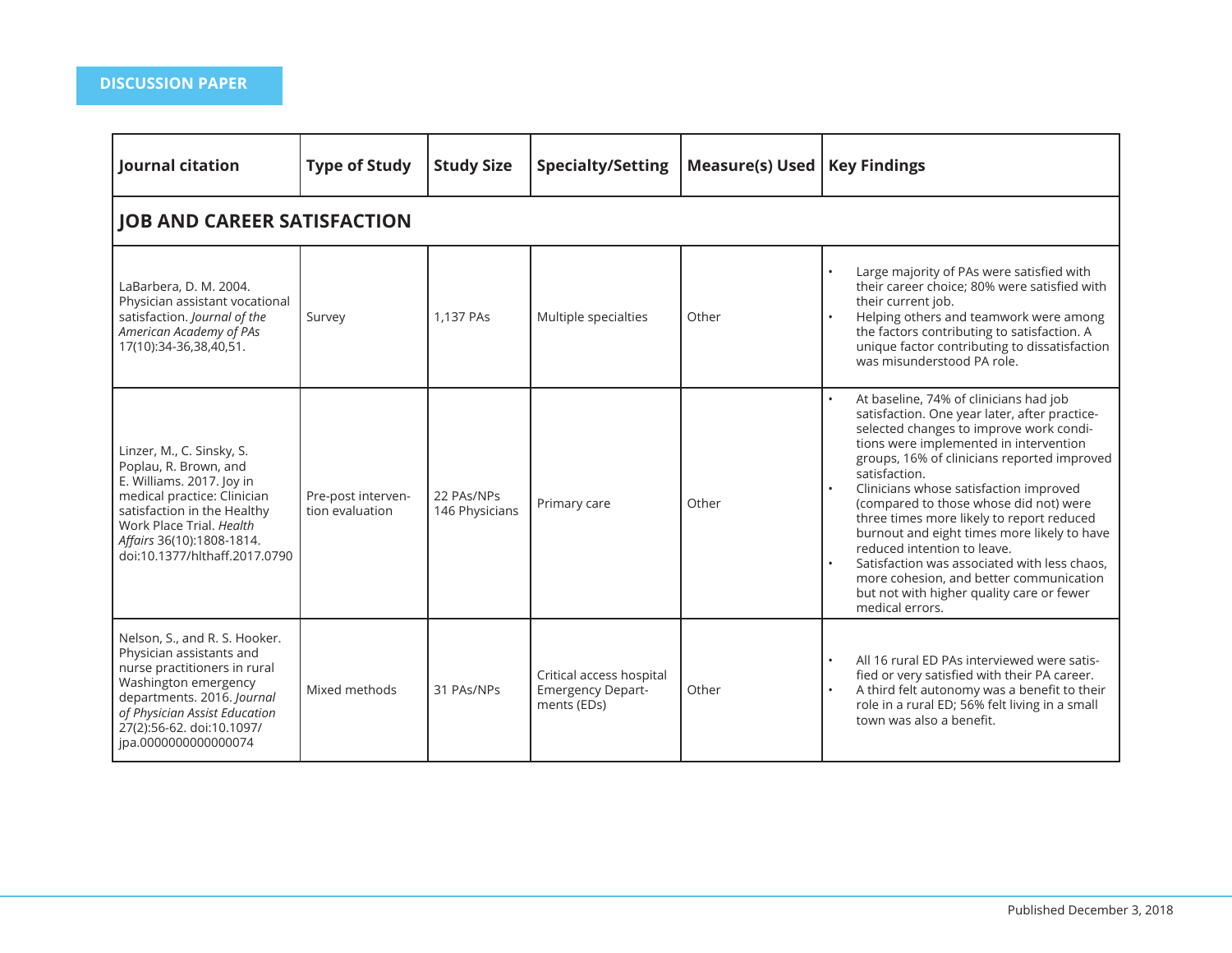| Journal citation                                                                                                                                                                                                                                     | <b>Type of Study</b>               | <b>Study Size</b>                | <b>Specialty/Setting</b>                                   | <b>Measure(s) Used</b> | <b>Key Findings</b>                                                                                                                                                                                                                                                                                                                                                                                                                                                 |  |  |  |  |  |  |
|------------------------------------------------------------------------------------------------------------------------------------------------------------------------------------------------------------------------------------------------------|------------------------------------|----------------------------------|------------------------------------------------------------|------------------------|---------------------------------------------------------------------------------------------------------------------------------------------------------------------------------------------------------------------------------------------------------------------------------------------------------------------------------------------------------------------------------------------------------------------------------------------------------------------|--|--|--|--|--|--|
|                                                                                                                                                                                                                                                      | <b>JOB AND CAREER SATISFACTION</b> |                                  |                                                            |                        |                                                                                                                                                                                                                                                                                                                                                                                                                                                                     |  |  |  |  |  |  |
| Pathman, D., T. Konrad, and<br>R. Hooker. 2014 Physician as-<br>sistants and nurse practitio-<br>ners in the National Health<br>Service Corps. Journal of the<br>American Academy of PAs<br>27(12):35-43. doi:10.1097/01.<br>jaa.0000456575.09015.24 | Survey                             | <b>148 PAs</b><br><b>137 NPs</b> | National Health Service<br>Corps loan repayment<br>program | Other                  | More than 75% of PAs were satisfied with<br>the mission and goals of their practice and<br>with support they received from other clini-<br>cians.<br>More than 85% felt their work was impor-<br>tant and felt they had strong connections<br>with patients.<br>A higher percentage of PAs than NPs were<br>satisfied with their practice (72% vs 63%).                                                                                                             |  |  |  |  |  |  |
| Resnick, A., B. Todd, J. Mul-<br>len, and J. Morris. 2006.<br>How do surgical residents<br>and non-physician practi-<br>tioners play together in the<br>sandbox? Current Surgery<br>63(2):155-164. doi:10.1016/j.<br>cursur.2005.12.009              | Survey                             | 25 PAs/NPs<br>36 Residents       | Surgery                                                    | Other                  | One year after a group of PAs/NPs were<br>hired to assist with gaps in coverage result-<br>ing from restrictions on resident work<br>hours, 71% of PAs/NPs and 58% of residents<br>felt that PAs/NPs, attendings, and residents<br>worked together effectively.<br>91% of residents felt the addition of PAs/<br>NPs was positive overall.<br>Just half of PAs/NPs felt they could meet<br>career development goals but 80% were<br>satisfied with their positions. |  |  |  |  |  |  |
| Shannon, K. M. and D. J. Me-<br>renstein. 2017. Evaluating the<br>lifestyles of physicians and<br>PAs in orthopedics. Journal of<br>the American Academy of PAs<br>30(1):38-41. doi:10.1097/01.<br>jaa.0000508212.42460.3a.                          | Survey                             | 27 PAs<br>50 Physicians          | Orthopedics                                                | Other                  | Overall, PAs and physicians agreed they<br>would recommend their careers to some-<br>one else; however, PAs were slightly more<br>likely to.<br>Physicians were more likely to agree that<br>their professional schedules overshadowed<br>their personal lives and that job demands<br>negatively impacted their health.                                                                                                                                            |  |  |  |  |  |  |
| Thourani, V. and J. Miller.<br>2006. Physician assistants<br>in cardiothoracic surgery:<br>A 30-year experience in a<br>university center. Annals of<br>Thoracic Surgery 81(1):195-<br>200. doi:10.1016/j.athorac-<br>sur.2005.07.031                | Mixed methods                      | 23 PAs                           | Cardiothoracic surgery                                     | Other                  | All PAs within the single cardiothoracic<br>surgery service reported good or excellent<br>job satisfaction.<br>Over 30 years, the PA retention rate was<br>50%; 11 PAs had been on service > 15 years.                                                                                                                                                                                                                                                              |  |  |  |  |  |  |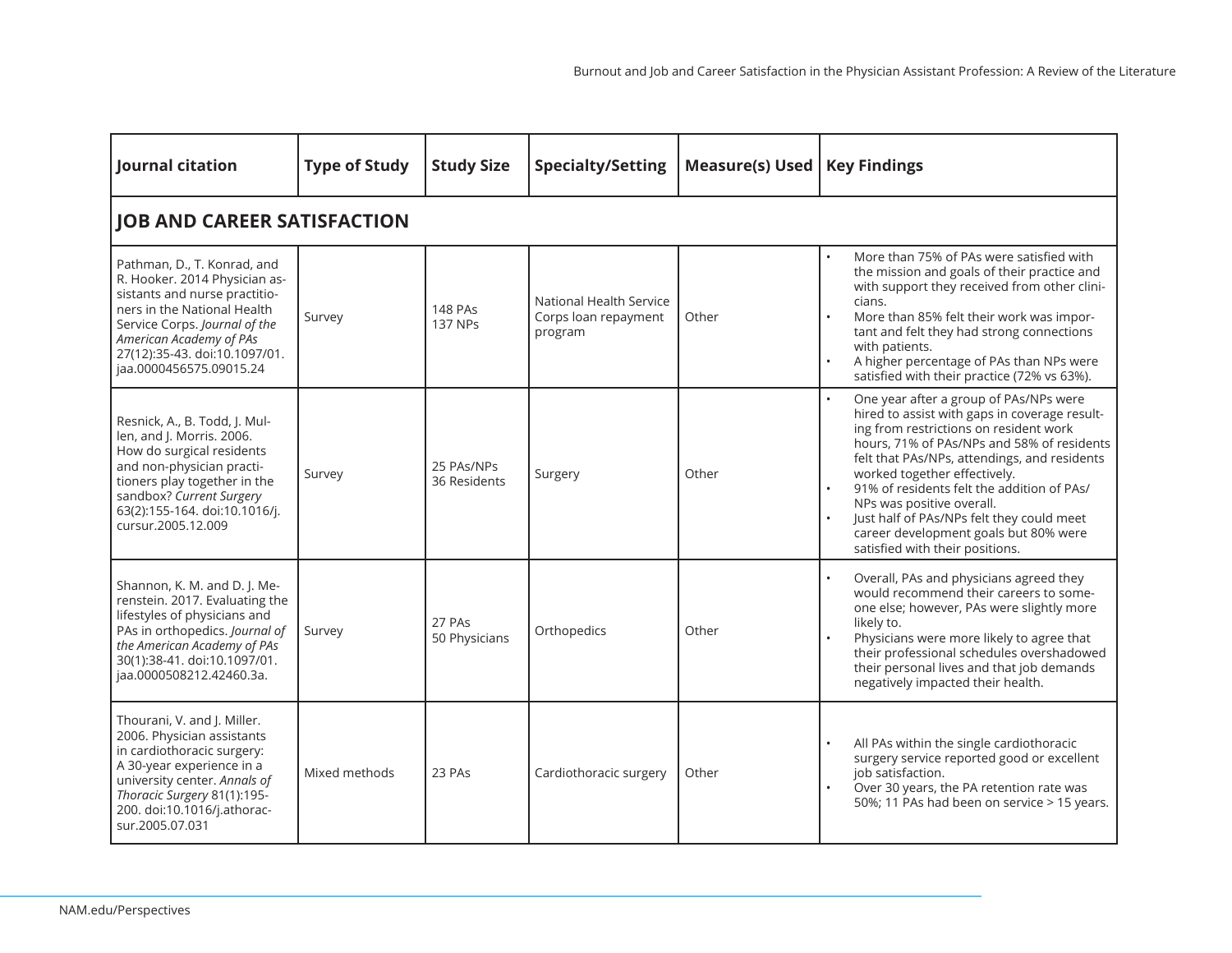| Journal citation                                                                                                                                                                                                                                                                                                           | <b>Type of Study</b>                | <b>Study Size</b>             | <b>Specialty/Setting</b>                      | <b>Measure(s) Used</b> | <b>Key Findings</b>                                                                                                                                                                                                                                                                                                                                                                                                                                          |  |  |  |  |  |
|----------------------------------------------------------------------------------------------------------------------------------------------------------------------------------------------------------------------------------------------------------------------------------------------------------------------------|-------------------------------------|-------------------------------|-----------------------------------------------|------------------------|--------------------------------------------------------------------------------------------------------------------------------------------------------------------------------------------------------------------------------------------------------------------------------------------------------------------------------------------------------------------------------------------------------------------------------------------------------------|--|--|--|--|--|
| <b>JOB AND CAREER SATISFACTION</b>                                                                                                                                                                                                                                                                                         |                                     |                               |                                               |                        |                                                                                                                                                                                                                                                                                                                                                                                                                                                              |  |  |  |  |  |
| Waddimba, A. C., M. Scribani,<br>N. Krupa, J. J. May, and P.<br>Jenkins. 2016. Frequency of<br>satisfaction and dissatisfac-<br>tion with practice among<br>rural-based, group-employed<br>physicians and non-physician<br>practitioners. BMC Health<br>Services Research 16(1):613.<br>doi:10.1186/s12913-016-<br>1777-8. | Prospective<br>observational study  | 126 PAs/NPs<br>182 Physicians | Rural-based, Integrated<br>healthcare network | Other                  | 43.5% of PAs/NPs reported being satisfied<br>$\bullet$<br>≥80% of the time.<br>$\ddot{\phantom{0}}$<br>Clinicians who reported deriving greater<br>meaning from practice were more likely to<br>report top-quintile satisfaction. Those with<br>heavy workloads or greater uncertainty tol-<br>erance were less likely to have top-quintile<br>satisfaction.<br>A higher percentage of physicians reported<br>$\bullet$<br>being satisfied ≥80% of the time. |  |  |  |  |  |
| Journal citation                                                                                                                                                                                                                                                                                                           | <b>Type of Study</b>                | <b>Study Size</b>             | <b>Specialty/Setting</b>                      | <b>Measure(s) Used</b> | <b>Key Findings</b>                                                                                                                                                                                                                                                                                                                                                                                                                                          |  |  |  |  |  |
| <b>OTHER</b>                                                                                                                                                                                                                                                                                                               |                                     |                               |                                               |                        |                                                                                                                                                                                                                                                                                                                                                                                                                                                              |  |  |  |  |  |
| Henry, L. R. and R. S. Hooker.<br>Retention of physician as-<br>sistants in rural health clinics.<br>2007. Journal of Rural Health<br>23(3):207-214. doi:10.1111/<br>j.1748-0361.2007.00092.x.                                                                                                                             | Qualitative study                   | 57 Self-<br>employed PAs      | Multiple specialties                          | Other                  | A majority of self-employed PAs rated all as-<br>$\bullet$<br>sessed aspects of job satisfaction as excel-<br>lent (e.g. 88% reported excellent supervising<br>physician support).<br>Self-employed PAs rated aspects of job sat-<br>isfaction (e.g. patient respect) more highly<br>than PAs in general.                                                                                                                                                    |  |  |  |  |  |
| Motley, R. J., R. J. Mazzaccaro,<br>D. B. Burmeister, S. D. Land,<br>R. M. Boulay, H. Chung, L.<br>Deitrick, and A. D. Sumner.<br>2016. Using focus groups to<br>identify characteristics of an<br>ideal work environment for<br>Advanced Practice Clinicians.<br>Healthcare 4(3):151-154.                                 | Qualitative study<br>(focus groups) | 39 PAs/NPs                    | Multiple specialties                          | N/A                    | Four major themes emerged as potential<br>contributors to an ideal work environment:<br>compensation in line with national aver-<br>ages, greater representation within the<br>healthcare network, a more well-defined<br>employment structure, and collaborative<br>workplace culture.                                                                                                                                                                      |  |  |  |  |  |